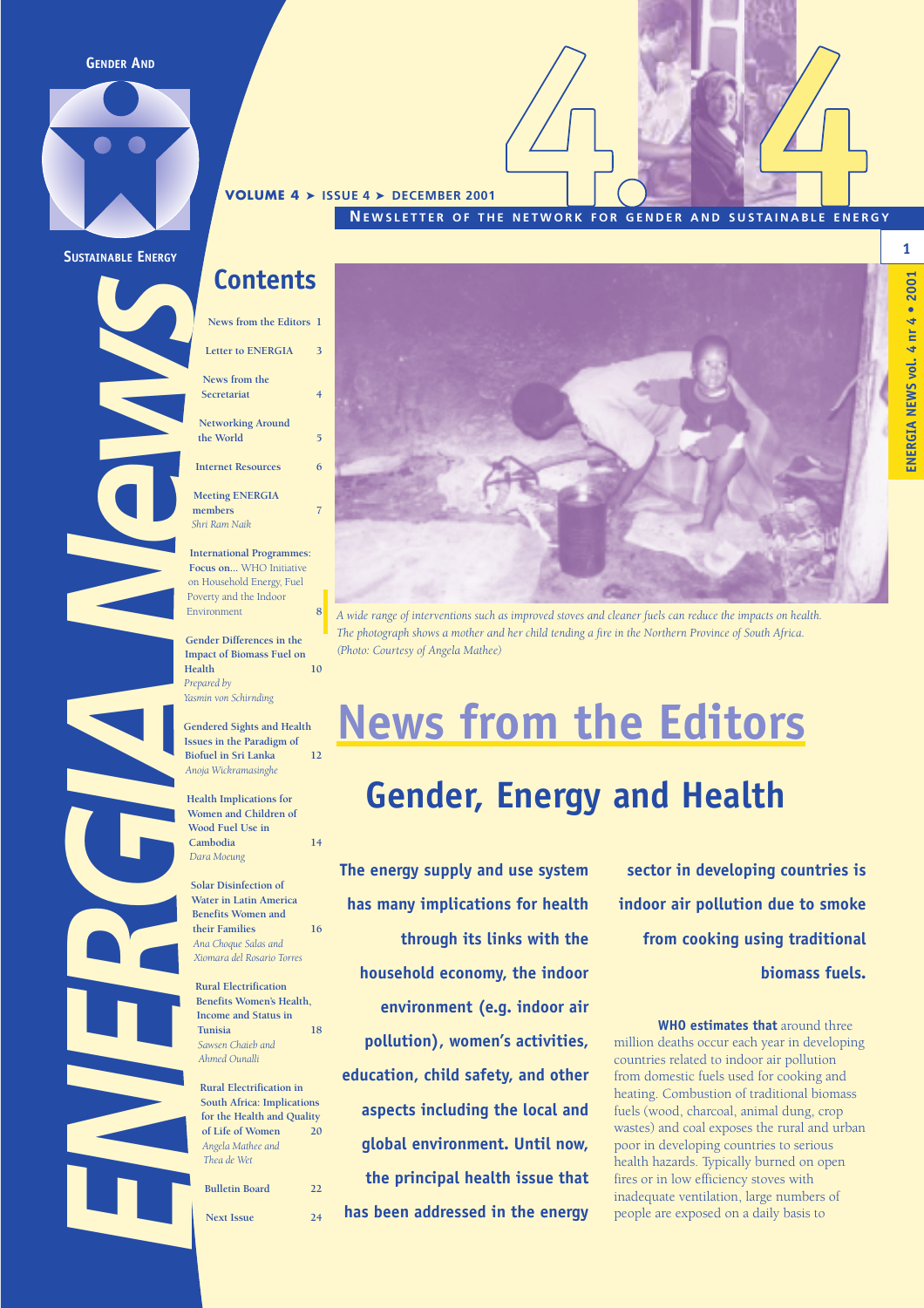harmful emissions and other health risks. Indoor use of these fuels leads to levels of indoor air pollution many times higher than acceptable international ambient air quality standards.

**Research suggests that** this may result in a two- to five-fold increase in acute lower respiratory infections during childhood. Increased risks have also been demonstrated for chronic respiratory diseases and lung cancer, mainly in China, and particularly in women. This issue of **ENERGIA News** highlights work which is underway to address these problems, both at the international level (see for example the article on the WHO programme, as well as the information on World Bank activities, and recent initiatives by the Shell Foundation for Sustainable Development, reported in the Internet Resources and the Bulletin Board sections), and at the country level.

**It has largely** been taken for granted that the work on the health impacts of biomass, especially in relation to the incidence of acute respiratory infections, automatically addresses women's needs since they are the principal cooks and users of traditional fuels. However it is becoming increasingly apparent that there are gender differences in exposures and gender issues in measurement, as well as other potential gender issues in relation to indoor air pollution that may make a significant difference both in diagnosis and interventions.

**Here we highlight** findings, some preliminary, of work being conducted in South Africa, Kenya and India regarding the health impacts of biomass combustion. Gender differentials highlighted in these articles reveal that in parts of India there may be a greater effect on the health of boys and men, than on women and girls. This difference may be artefactual however, and several hypotheses are suggested to explain this surprising result. In rural Kenya on the other hand, recently published work in The Lancet reveals that women are more likely to be diagnosed with acute respiratory infections, and are also significantly more exposed to high levels of indoor air pollution, than men. This work represents one of the most comprehensive indoor air pollution and health studies done to date anywhere in the world. In general, however, the work on gender differentials is only beginning and clearly requires further exploration.

**Indoor air pollution** is not the only health issue for poor women using traditional fuels. The entire biomass fuel cycle of supply, transport, and use has serious health implications for women, as is well documented in the articles by Anoja Wickramasinghe discussing Sri Lanka, and by Dara Moeung concerning Cambodia.



◆ Professor Jyoti K. Parikh is a Senior Professor at Indira Gandhi Institute of Development Research (IGIDR). She is the National Project Coordinator for the UNDP capacity building project on the inculcation of environmental economics for sustainable development into the decision-making process. She chairs the environmental economics

research committee for the World Bank project on building India's nationwide capacity for environmental management and she coordinates a large project on rural pollution and health in India. Professor Parikh can be contacted at: **IGIDR, General vaidya Marg, Goregaon (East), Mumbai, India 400065; Tel: +91.(0)22.840.2754, Fax: +91.(0)22.840.2026, Email: jp@igidr.ac.in**

The Sri Lanka study, for example, found serious occupational health impacts for women associated with the woodfuel system, such as repetitive strain injuries, respiratory problems, nausea, headaches, itching eyes, and also skin irritations.

**As emphasised in** recent deliberations by the Commission on Sustainable Development (CSD), as well as in discussions of the ad-hoc Intergovernmental Group of Experts on Energy, the Interagency Task Force on Energy, and publications such as the recent World Energy Report, it is crucial to develop interventionist strategies that address this global threat to the health and wellbeing of the world's poor, the majority of whom are women. In this regard, the interview with India's Minister of Petroleum and Energy gives an insight into the importance attached to the issue of household energy in India and to the issues and strategies being developed to address the problem.

**A wide range** of intervention strategies can reduce the negative health impacts. These vary from improved stoves and cleaner fuels, to better ventilation and improved housing measures, to various user behaviour measures. Initial cost benefit analyses indicate that interventions to reduce indoor air pollution may result in benefits, such as reduced mortality, which significantly outweigh the associated costs.

Any **energy intervention** is likely to have consequences, either negative or positive, for women's health and wellbeing. Two articles in this issue illustrate the potential benefits for women of rural electrification. In South Africa, where electrification programmes in the rural areas are underway, studies show that gender plays a strong role in fuel use patterns at the household level. Despite preferences amongst women to purchase electric stoves as a priority, in practice it is more likely that lighting, entertainment and refrigeration appliances will be among the first appliances purchased following electrification. Hence, electrification has yet to dramatically reduce overall indoor air pollution levels in rural South Africa.

**In Tunisia, where** rural electrification is rooted in a strong national commitment to a broader programme of rural development, gender equity and the reduction of social inequities, women and girls appear to have benefited in particular from improved access to education, health services (especially concerning reproductive health), information from TV, and economic opportunities. The first benefit of rural electrification cited by households with children is that of improving homework and school performance, while at the same time reducing eye problems from the use of candles and kerosene lamps. Rural electrification has also resulted in benefits for  $\left.\rule{0.3cm}{1.2cm}\right\}$ 



◆ Dr Yasmin von Schirnding is based in the Department of Health and Development at WHO. She is the WHO focal point for Agenda 21 and WHO's representative on the Inter-agency Committee on Sustainable Development. She was previously responsible for the Office of Global and Integrated Environmental Health at WHO, and,

prior to that, Director of Environmental Health for the City of Johannesburg. She has also held senior research positions at the Medical Research Council in South Africa. She has a special interest in strengthening the basis of intersectoral collaboration for health and environment in development policy and planning. She is the recipient of various awards, including the 20th century Achievement Award of the American Biographical Institute. Dr von Schirnding can be contacted at: **WHO, Department of Health and Development, 20 Avenue Appia, Geneva–27, Switzerland 1211; Tel: +41.(0)22.791.3533, Fax: +41.(0)22.791.4153, Email: vonschirndingy@who.ch**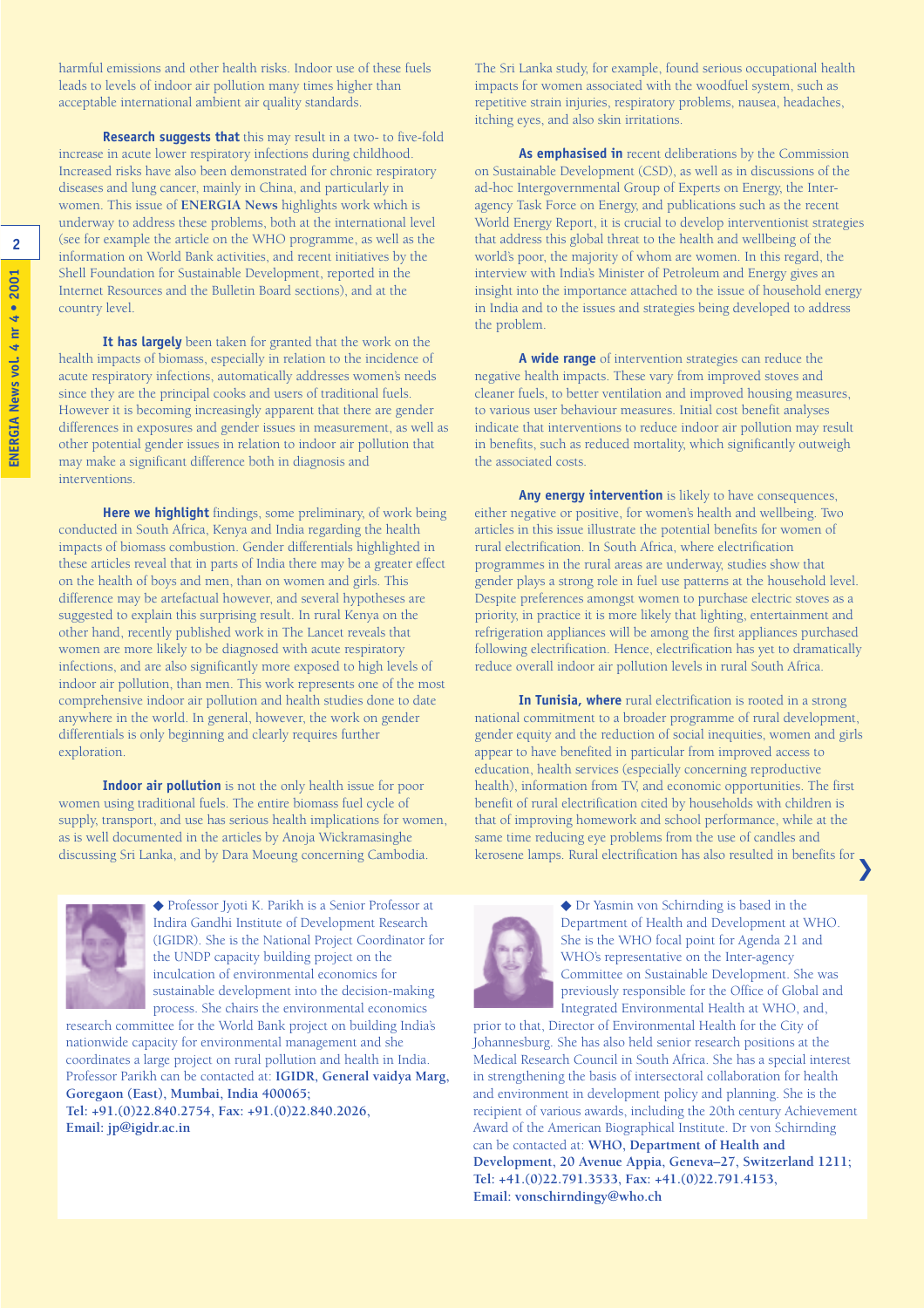**3**

health services and clinics, which have been able to expand their range of equipment and services, notably health education.  $\blacktriangleright$ 

**A choice in** energy options is critical in meeting the needs of poor people, necessitating a variety of strategies and trade-offs. In addition to the direct health benefits which result from a reduction in fuelwood use, hundreds of millions of women and children miss out on opportunities for education and other productive activities due to the long hours spent collecting fuel for cooking and heating which again impacts on their health.

**Gender, energy and** health concerns are not limited to the energy sector, or indeed to "energy" technologies such as improved stoves and photovoltaics. Environmental, communications, and health-sector professionals have recently been promoting a very simple solar technology, which can potentially provide the huge benefit of safe drinking water, where women have a particular role and benefits. The article by the SODIS Foundation in Latin America focuses on the introduction of solar disinfection of water in Latin America, working through community development organisations.

**New approaches such** as this emphasise an explicit poverty focus, decentralisation and the participation of women in particular, and the integration of energy efforts with health and other development sectors. Local, community-based, approaches are critical for ensuring the sustainability of intervention measures. In particular, we need to encourage interdisciplinary work, with health, gender and energy professionals working together.

**To conclude, while** the indoor air pollution issue is increasingly recognised, the gender aspects are less so; and there are still a number of other health linkages, both in the traditional and modern energy sectors, that need to be better understood and addressed. A concerted, global effort is needed to address the healthenergy-gender nexus in the future. ■

ENERGIA is grateful to Professor Jyoti Parikh and Dr Yasmin von Schirnding, the Guest Editors for this issue, who worked jointly with Elizabeth Cecelski of the ENERGIA Editorial Board.

### **Letters to** *ENERGIA*

#### **Women and Stoves: Some Thoughts**

*A recent issue of the leading scientific journal, Science, featured a summary article1 based on studies in rural areas of poor countries, which highlighted that, at every age, women in general work more than men; do much more household work than men; and do essentially all cookingrelated work, including fuel gathering. Those working in the field of rural energy accept that the majority of fuel used by most of humanity is probably still in the form of locally gathered biomass and that the associated fuel cycle is largely operated by women. Fuel gathering is shared to some extent with men and children in many areas, but women are nearly universally responsible for essentially all cooking. We have also come to understand that the operation of the biomass fuel cycle is an important, but not the sole, reason for the "double burden," i.e., that rural women end up with significant responsibilities in the field as well as major responsibility for the home and children. We are also cognizant of the fact that the worst human impacts of these fuel cycles, particularly the health burdens of gathering and cooking, are borne directly by women, and directly and indirectly by their youngest children.*

*There remains the question, however, whether just because women play the most critical role in these fuel cycles means that there needs to be a special role for women in their improvement. It is a fact, for example, that the half of the world's population that, over time, has shifted to more efficient, clean, and expensive fuels and stoves from biomass (which used to be the fuel of all households everywhere), has done so without special programmes aimed towards and run by women. Although the private-sector marketing of stoves and fuels that has been part of this shift up*

*the household energy ladder does target women as appropriate consumers, it does so in a way no different from the way it matches products of all kinds to the appropriate population segments (market niches). In addition, by far the largest and most successful non-market dissemination effort of cooking improvements has been the Chinese Improved Biomass Stove Program, instituted in the early 1980s. By 2000, according to official statistics, it had disseminated more than 180 million improved stoves throughout the country, undoubtedly making it one of the largest household-level development projects in history. This monumental effort, was accomplished without any special focus on women or preferential participation by women.*

*These are powerful bits of evidence indeed, but there are arguments why they may not provide an accurate story about what is being faced today. It could be argued that both the historical changes and the Chinese programme accompanied or followed changes that were occurring in the status of women within the societies involved, along with changes in income, fuel availability, and infrastructure. Thus, there was no need to focus on women because they were already becoming enfranchised. Today, however, if we were to wait until the status of women improved sufficiently in the parts of the world where unprocessed solid fuels dominate, the process of kitchen improvement would remain slow. Hundreds of millions of women and children would be stuck with dirty inefficient fuels for many decades longer than is technically and economically necessary, or acceptable from a health standpoint.*

*This argument implies that, in order to accelerate the natural, but slow, movement up the household energy ladder, we need to improve* *the status of women quicker than would otherwise happen. This, of course, is a tall order although it is attractive since it also brings other potential benefits. Indeed, there are so many other benefits from improving the status of women that, from the perspective of someone outside the rural energy scene, it might seem like an extreme case of the tail wagging the dog to argue for improving women's status for the purpose of improving cooking practices.*

#### **Stoves as a Trojan Horse**

*The relationships being discussed are complex, and causality runs in more than one direction. For example, healthier women will more easily become enfranchised and vice versa. Further, while household energy programmes involving women may assist in the enfranchisement of women, the opposite is also the case. Indeed, there are examples of stove programmes that have engaged women as builders and trainers, whose major impact in the end was not in the form of more efficient and less smoky stoves, but in the increased empowerment of the women involved. According to Madhu Sarin in India, for example, it may be that stove programmes are uniquely suited to this outcome because they provide a route by which women can organise and be trained that does not directly threaten men. There may be advantages, therefore, to being below the threshold of interest.* 

**Professor Kirk R. Smith, School of Public Health, Environmental Health Sciences Division, University of California Berkeley, 140 Warren Hall, #7360, Berkeley, CA 94720-7360; Tel: +1.(0)510.643.0793, Email: krksmith@uclink4.berkeley.edu**

<sup>&</sup>lt;sup>1</sup>. . "The Work Burden of Women," James Levine, Robert Weisell, Simon Chevassus, Claudio Martinez, Barbara Burlingame, & Andrew Coward, Science 294: 812, 26 Oct 2001.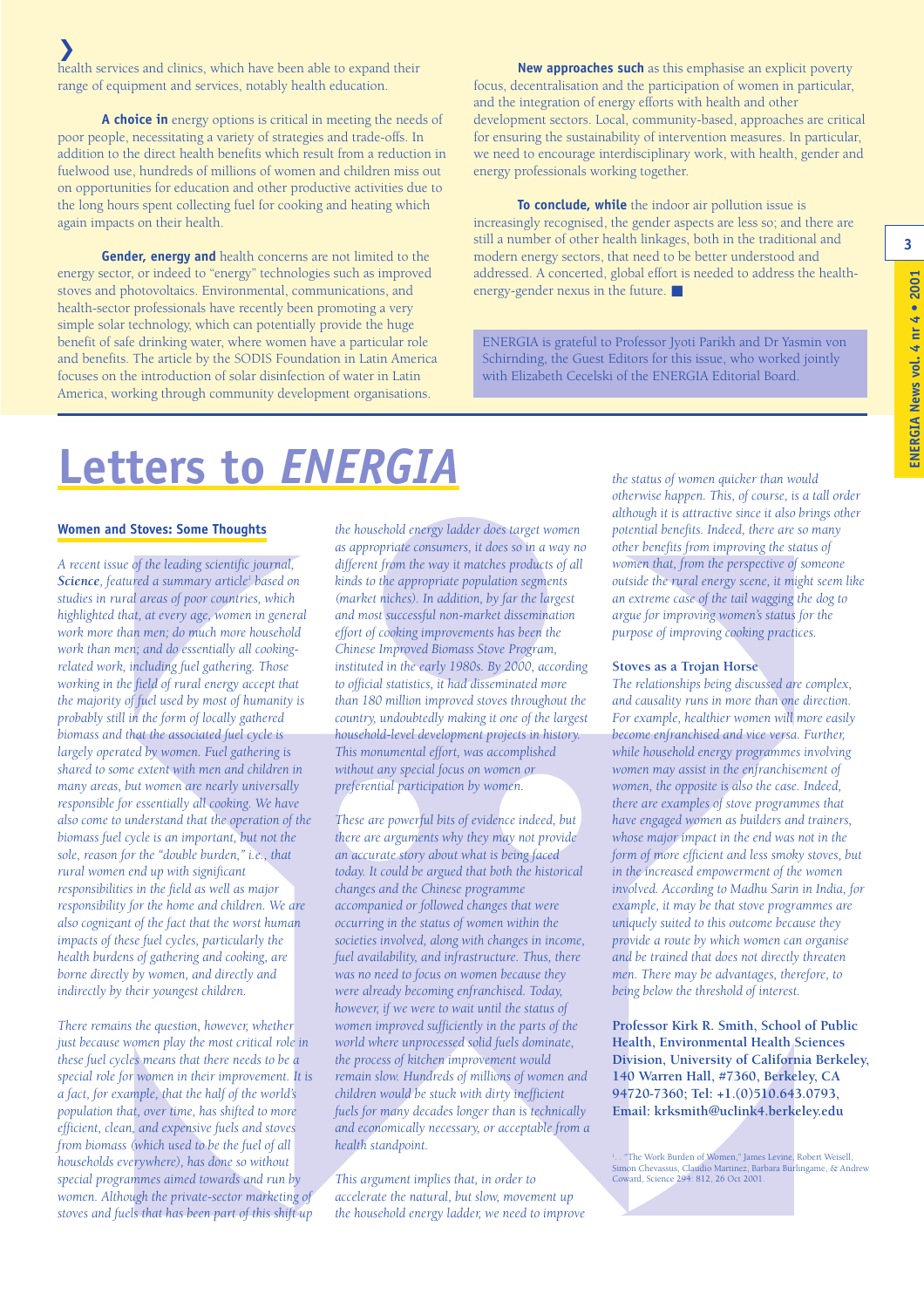

## **News from the Secretariat**

### **Building Women's Capabilities in the Energy Sector**

*Joy Clancy, Anja Panjwani-Koerhuis and Sheila Oparaocha*

#### *ENERGIA* **has been** collaborating

with Winrock International, through its offices in Nairobi and Abidjan, in a programme to contribute to building women's capabilities in the energy sector in Africa. There were three components to the first phase of the programme:

- 1. A Women and Energy Workshop in Durban, South Africa.
- 2. Training courses for energy planners, and
- 3. Identifying needs for improving
- capabilities with electronic media among *ENERGIA* organisations in Africa.

#### **Women and Energy Workshop in Durban, South Africa**

**A report of** the workshop (held in December 2000) was published in **ENERGIA News** 4.1, page 5 and can also be found on the *ENERGIA* website.

**The workshop was** organised by Winrock International in collaboration with the Department of Minerals and Energy in South Africa, and with support from the United States Department of Energy. *ENERGIA*'s contribution to the workshop came in the form of advice to Winrock International on the programme and invited speakers, plus a presentation delivered by Sheila Oparaocha (*ENERGIA* Secretariat) on "*ENERGIA*'s Networking Activities in Africa". A supporting presentation given by Mr Washington Nyabeze, (the focal point of the Gender and Energy Network of Zimbabwe - GENEZ) provided practical examples of some of the issues the *ENERGIA* network endeavours to address at the national and project levels, in his presentation "Gender and Energy in Zimbabwe- Issues from Selected Cases".

**A key output** of the workshop was the Durban Declaration, in which African Ministers pledged to support key gender and energy issues on the continent. The declaration also included follow-up support by the US Department of Energy for leadership training of women selected by African nations; and support to capacity building, policy formulation, knowledge generation and dissemination by the World

Bank in partnership with other donors in ESMAP and RPTES.

#### **Training Courses for Energy Planners**

**The objectives of** the training component were:

- To raise the awareness of gender in energy institutions so as to facilitate the institutionalisation of gender in those institutions.
- To raise the awareness of gender and clean energy in finance institutions so as to facilitate the institutionalisation of gender in those institutions.

**This component used** the Gender and Energy Training Manual prepared by the Technology and Development Group of the University of Twente (the Netherlands) to develop a curriculum to meet the clients' needs. Winrock International led the training with local resource persons and Joy Clancy (*ENERGIA* Director of Capacity Building and Regionalisation) in a supporting role.

**Two training courses** have been conducted:

**1. South Africa Department of Minerals** and Energy: This course was held from 20<sup>th</sup> to 22nd August 2001 at the Department of Minerals and Energy in Pretoria. Sixteen officials from the Department participated. David Omambia from Winrock Kenya was the key facilitator. Inputs were also made by: Will Cawood (Winrock REPSO in South Africa), Maryann Green (University of Natal), Wendy Annecke (member of *ENERGIA* Consultative Group), Tieho Theoha (MEPC, the focal point for both South Africa and Southern Africa gender and energy networks). Joy Clancy also participated in a supporting role. Topics covered included:

- Understanding gender concepts
- Gender and sustainable energy issues
- Gender tools for use in energy planning
- Genderising energy policy

#### **2. Department of Rural Electrification,**

Senegal: This course was held from 25<sup>th</sup> to 28th September 2001 in Dakar, Senegal. This was a joint course between *ENERGIA*, Winrock Côte d'Ivoire and ACER. There

were fifteen participants (the majority of whom were men) from a range of government and non-government organisations in Senegal. The course was opened by representatives of the Ministries of Energy, and of Women, Family and Children. Isidore Bontchué and Florent Ouapeu (Winrock Côte d'Ivoire) were the lead facilitators. Local resource persons making inputs included; Dr. Sow and Chiek Wade (from ACER) and Oumy Ndiaye (Winrock Senegal). Joy Clancy also participated in a supporting role. Topics covered included:

- The energy situation in Senegal
- Gender and energy in Senegal
- Gender-sensitive analytical and datagathering tools

Participants were able to practice using the data-gathering tools in the villages of Ndioufère and Keur Banda (Thiés Department).

#### **Needs Identification for Improving Electronic Media Capabilities**

**This task was** undertaken by *ENERGIA* in collaboration with the Tanzania Traditional Energy Development and Environment Organisation (TaTEDO). Initially, *ENERGIA*'s national, sub-regional and regional focal points in Africa were identified as potentially key partners for this activity. An important reason for selecting the focal points is their potential for playing an intermediate role in making information available to the local network members. Thus, indirectly, more organisations/people will be able to profit from any eventual training.

#### **A questionnaire was** then

developed by TaTEDO, which will be sent to potential partners in the next phase of this activity. The data received will be analysed, and the results and recommendations presented in a report by *ENERGIA*. Winrock East-Africa's "Email and Internet", and "World Wide Web" training syllabuses will be compared with the identified needs of the potential partners. The final step in the second phase of this activity will be to make recommendations for the customisation of the Winrock training syllabuses and course work. Phase three will encompass the actual training activities. ■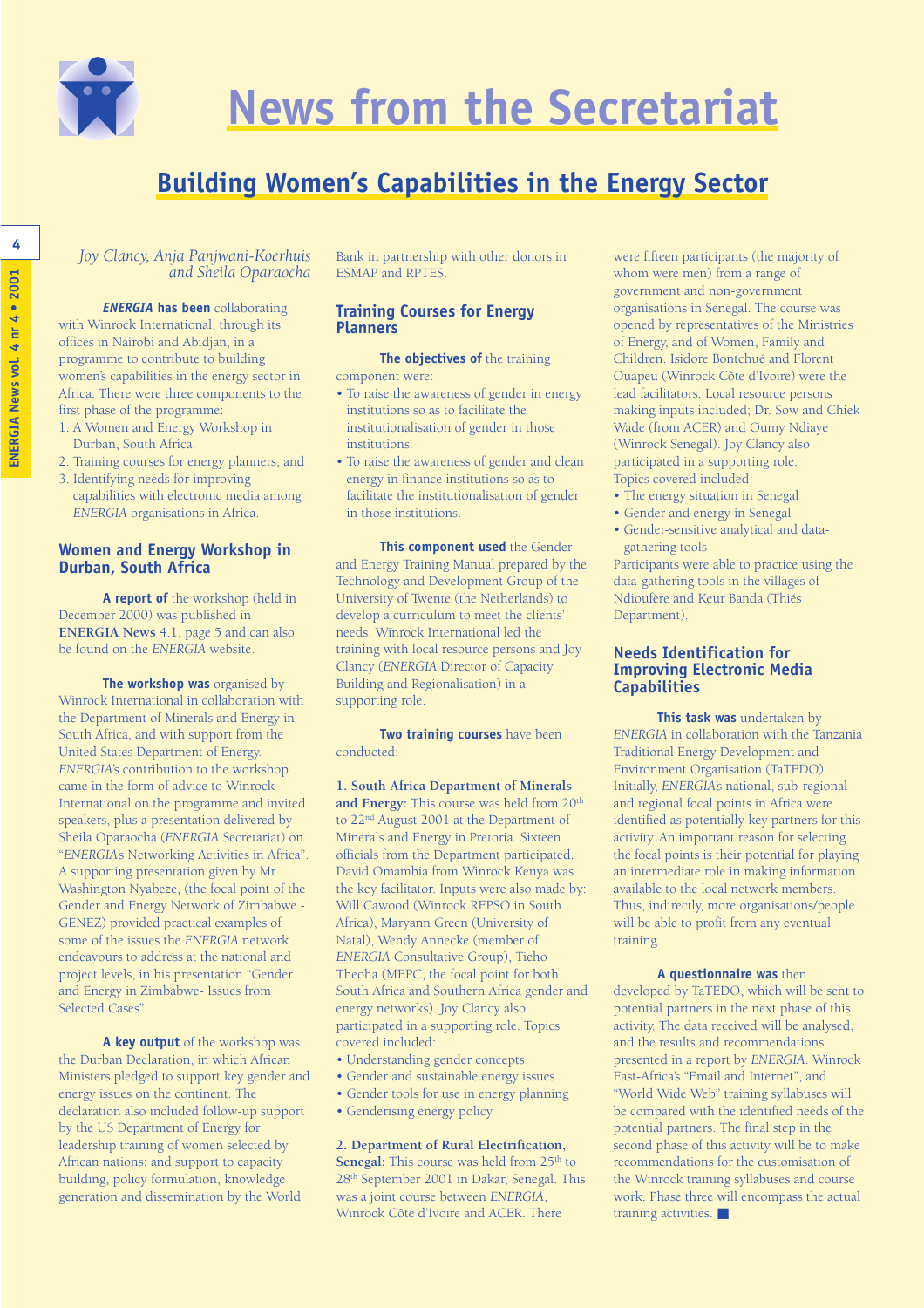## **Networking Around the World**

## **Reports on ENDA and SAGEN**

### **Gender in Energy Meetings**

*Summarised by Anja Panjwani-Koerhuis*

#### **ENDA-RPTES Gender and Energy Workshop**

**The gender and** energy workshop *'Moving towards Practical Solutions of Meeting Gender Differentiated Energy Needs within an Integrated Development Approach'* was held from 11-13 June 2001 in Dakar, Senegal and organised jointly by ENDA Tiers-Monde, Senegal and the World Bank Regional Programme for the Traditional Energy Sector (RPTES). The workshop was an opportunity for gender and development analysts and practitioners to share their field and research experience. The workshop's aim was to revisit gender and energy studies and identify ways of pushing the gender debate forward. It adopted an integrated development approach, without losing sight of the need to use energy as an indicator of development.

**There was a** general consensus that the fundamental problem is poverty. Although there are no ready-made solutions for reducing poverty, many participants felt that energy could serve as an entry point to alleviate some of the socioeconomic constraints that people face.

#### **Important issues raised** in the discussion included:

- 'Energy for development' which was one of the recurrent themes of the meeting. It was recognised that improved energy services could help achieve sustainable development.
- It was stressed that governments, NGOs and other stakeholders needed to cooperate. Governments should evaluate the extent to which their policies are gender sensitive, and consider gender sensitisation and training for their institutions.
- Practical steps need to be taken that do not require large resources; such as lobbying and advocacy, and further research.
- Constant exchange of information is essential and needs to be done at all levels.

#### **The participants felt** that the

following recommendations could be used as a basis for poverty reduction and improving the quality of life of rural and urban women in Africa. The recommendations were structured around three issues:

#### **1. Energy perspective**

- Energy policies need to break away from centralised processes in the management, supply, and commercialisation of energy sources.
- Both short and long term solutions should be adopted to address the problem of energy accessibility.
- Some of the barriers to alleviating women's poverty, caused by the absence of affordable energy services, need to be reviewed and addressed.
- Refine the current focus, which is heavily weighted towards energy, in favour of a more integrated approach.

#### **2. Financial Perspective**

- Focus on income-producing activities to alleviate the cash flow problems that women face, and identify ways of making these more durable.
- Identify sustainable income bases for women through consultation with women's groups and training programmes.
- Adopt a participatory approach that would place women centre stage and identify activities that have entrepreneurial potential and would be attractive to the private sector.
- Adopt a hands-on market/business approach with concrete outputs and women as the main drivers.
- Develop business ideas with the assistance of the private sector and businesswomen in order to gradually progress from informal vending towards large-scale entrepreneurial activities.

#### **3. Advocacy, training and sensitisation programmes**

• Use long-term programmes to empower women.



*left to right: Professor Salome Misana (University of Dar es Salaam, Tanzania), Pamela Cunneyworth (ELCI, Kenya), and Stephen Gitonga (ITDG, Kenya).* 

- Advocacy can be conducted through networking activities.
- Investing in people means mobilising the necessary funds to equip them with the right tools. Training should target the needs of specific groups.
- Training should not follow a onedimensional approach.

◆ For more information, or the full report of the meeting, please contact: **ENDA Tiers Monde, P.O. Box 3370, Dakar, Senegal; Tel: +221.(0)8.224229 / 216027, Fax: +221.(0)8.222695, Email: se@enda.sn, Website: http://www.enda.sn**

#### **SAGEN Planning Meeting**

**More recently, the** regional Southern African Gender and Energy Network (SAGEN) held its first planning meeting from 20-21 August 2001 in Johannesburg, South Africa. The meeting was organised by the Minerals and Energy Policy Centre (MEPC). The network currently covers the following countries: Lesotho, Mozambique, Namibia, South Africa, Swaziland, and Zimbabwe. Each of the participating countries has a national network on gender and energy, and a SAGEN focal point. The regional coordinator for SAGEN is MEPC in South Africa, which also coordinates the South African national network.

**SAGEN has the overall aim of** strengthening the role of women in sustainable energy development through the exchange of information, training, research, advocacy, and action and to empower communities for sustainable development by providing both men and women with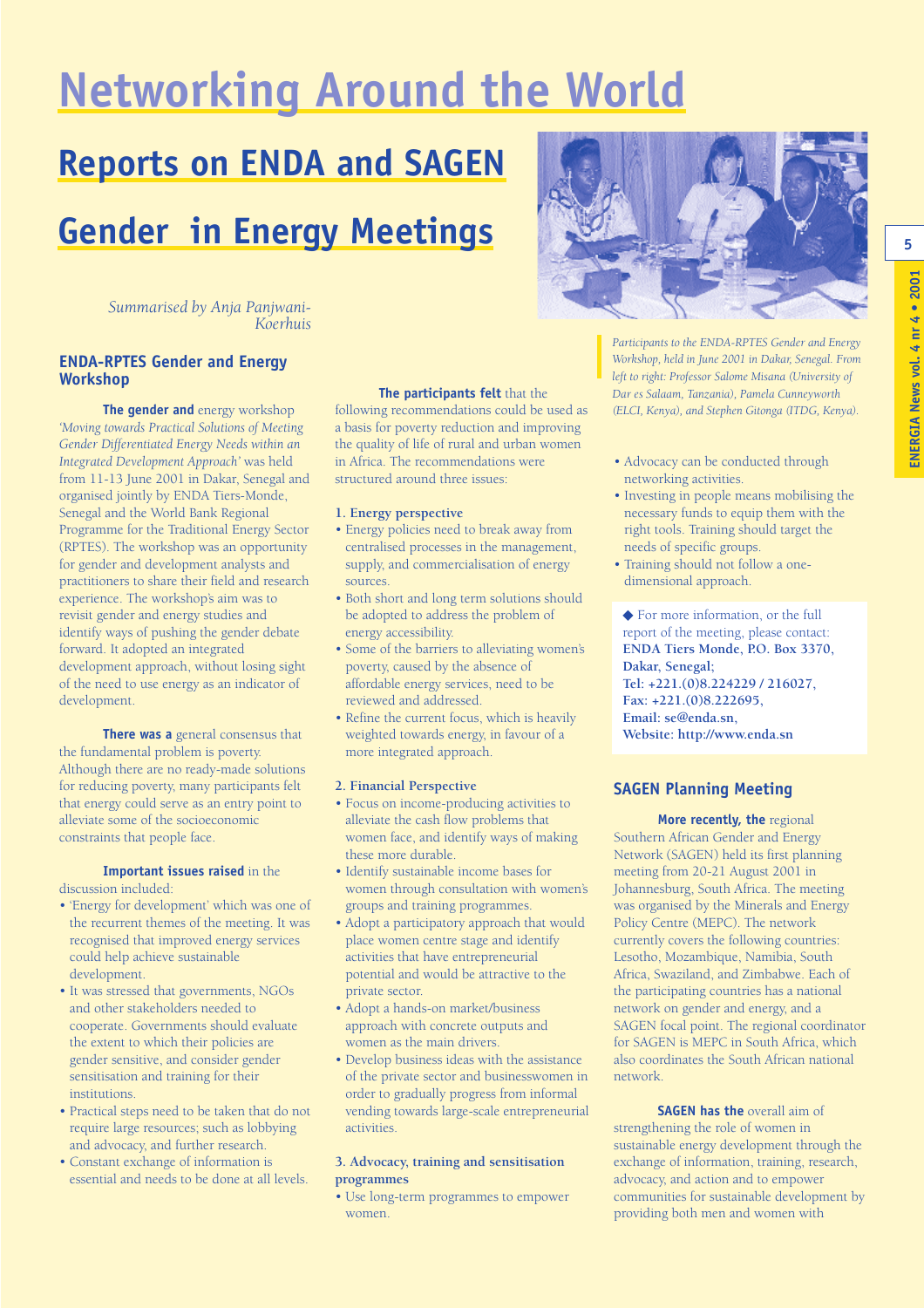sustainable energy options. The network seeks to identify interventions, encourage and, if possible, assist members and their institutions to undertake decentralised initiatives in empowering women and engendering energy.

**The planning meeting** was arranged primarily to plan SAGEN's contribution to the Earth Summit 2002. The objectives of the meeting were to:

- Review and evaluate the status of SAGEN and national networks;
- Identify obstacles and problems facing both SAGEN and national networks;
- Develop both short-term and long-term workplans for SAGEN;
- Based on these, allocate responsibilities to MEPC (as regional coordinator), focal points within member countries, and network members;
- Draft a communication structure for the network; and
- Identify funding strategies for implementing the proposed plan of action and project activities.

### **Internet Resources WWW**

*The World Health Organisation (WHO)* has published its *Guidelines for Air Quality* on its website. The primary aim of the guidelines is to protect the public from the effects of urban and indoor air pollution, and to eliminate or minimise exposure to hazardous pollutants. The guidelines can be viewed at: **http://www.who.int/peh/air/Airqualitygd.h tm**

*The Shell Foundation's Sustainable Energy Programme* held an electronic dialogue on household energy and health during July and August 2001. More information about the forum, the background document, and a report of the dialogue can be found at: **http://www.shellfoundation.org/resources/l ibrary/sep/household\_energy.html**

#### *Professor Kirk R. Smith's research activities*

currently focus on air pollution with a particular, but not exclusive, focus on biomass fuel cycles. His website contains a number of interesting publications, and information about recent research activities, employment, news and events, and programme links. The site can be accessed at: **http://ehs.sph.berkeley.edu/krsmith/**

*The Household Energy, Air Pollution and Health Study* reviews the impact of current Indian policies and government programmes

**One of the** outcomes of the meeting was the definition of SAGEN's vision: to contribute to poverty alleviation through increasing the empowerment of women for the sustainable use of energy resources. A short-term objective is to raise global awareness at the Earth Summit 2002. Activities, processes and commitments to achieve this aim were discussed at the meeting. As to SAGEN's long-term objectives, the meeting agreed that the network should focus on 'Gender and Energy for Sustainable Development from an African Perspective'. The following were identified as major issues:

- Lack of data on energy policies;
- Lack of access to energy resources; and
- Lack of appropriate energy technologies.

#### **Further outcomes of** the meeting included:

- The decision and strategy to expand SAGEN's geographical coverage to include Botswana, Mauritius, Seychelles, and Zambia.
- A clearer understanding of the network's structure.

concerning access to cleaner fuels and cooking systems on the rural poor, and the reduction of public health risks associated with indoor air pollution. Read more about the study and its background at:

**http://wbln1018.worldbank.org/sar/sa.nsf/ 6062ad876fb8c066852567d7005d648a/a8 1e14fcb60e835f852569d7004e8c66?Open Document**

#### *The Bulletin of the World Health*

*Organisation, 2000, 78 (9)* features an article *"Indoor Air Pollution in Developing Countries: a major environmental and public health challenge"* by Nigel Bruce, Rogelio Perez-Padilla, and Rachel Albalak. The article's keywords are: indoor air pollution; adverse effects; fossil fuels – toxicity; lung diseases; smoke inhalation; injury; cataract; developing countries. To view the article, visit:

**http://www.who.int/bulletin/pdf/2000/issu e9/bul0711.pdf**

*Pollution Management in Focus, Discussion Note No. 4, August 1999*, is a special note on indoor air pollution, written by Prof. Kirk Smith. It reviews the evidence on the health effects of indoor air pollution in developing countries, outlines possible solutions, and concludes that the only feasible long-term remedy is improved access to cleaner modern energy. The note can be viewed at: **http://wbln0018.worldbank.org/Networks/ ESSD/icdb.nsf/D4856F112E805DF485256 6C9007C27A6/EC27FD19F013AED58525 6801005A1865/\$FILE/In+Focus+4.pdf**

- Outlining mandates, including terms of reference, for the regional coordinator and the focal points; and clarification of the relationships, roles and responsibilities of the national, Southern Africa and Africa network coordinators.
- Strategies for communication and fundraising.
- A workplan was developed, based on the objectives of the network. ■

◆ For more information, or the full report of the meeting, please contact: **Tieho Theoha, Minerals and Energy Policy Centre (MEPC), P.O. Box 395, Wits 2050, South Africa; Tel: +27.(0)11.403.8013, Fax: +27.(0)11.403.8023, Email: Tieho@mepc.org.za**

*Indoor Air Pollution: Energy and Health for the Poor* is a newsletter that forms part of a World Bank study in India entitled 'Household Energy Air Pollution and Health'. Issue No.3 of the newsletter was a special issue on women and energy. The Indoor Air Pollution newsletter can be accessed through the Internet at:

**http://wbln1018.worldbank.org/sar/sa.nsf**

*Wood Energy News, Vol.12 No.1, special issue on energy, women and health* is a newsletter of the Regional Wood Energy Development Programme (RWEDP), focusing on health problems linked to smoke-related indoor air pollution and on the health effects of carrying heavy wood loads. Possible solutions to these problems are also addressed. This special issue of Wood Energy News can be accessed through the Internet at:

**http://www.rwedp.org/acrobat/wen12- 1.pdf**

*The TERI (Tata Energy Research Institute) website* includes a page on indoor air quality that contains a bibliography on the subject, the greater part of which focuses on cooking. The page further contains many links to related websites. You can visit the TERI indoor air quality page at: **http://www.teriin.org/indoor/indoor.htm**

*The Armidale Air Quality Group's webpage* hosts a literature review on the health effects of wood smoke, both in developing and developed countries. The review can be accessed at: **http://lash.une.edu.au/~ drobinso/smog\_refdescr.htm**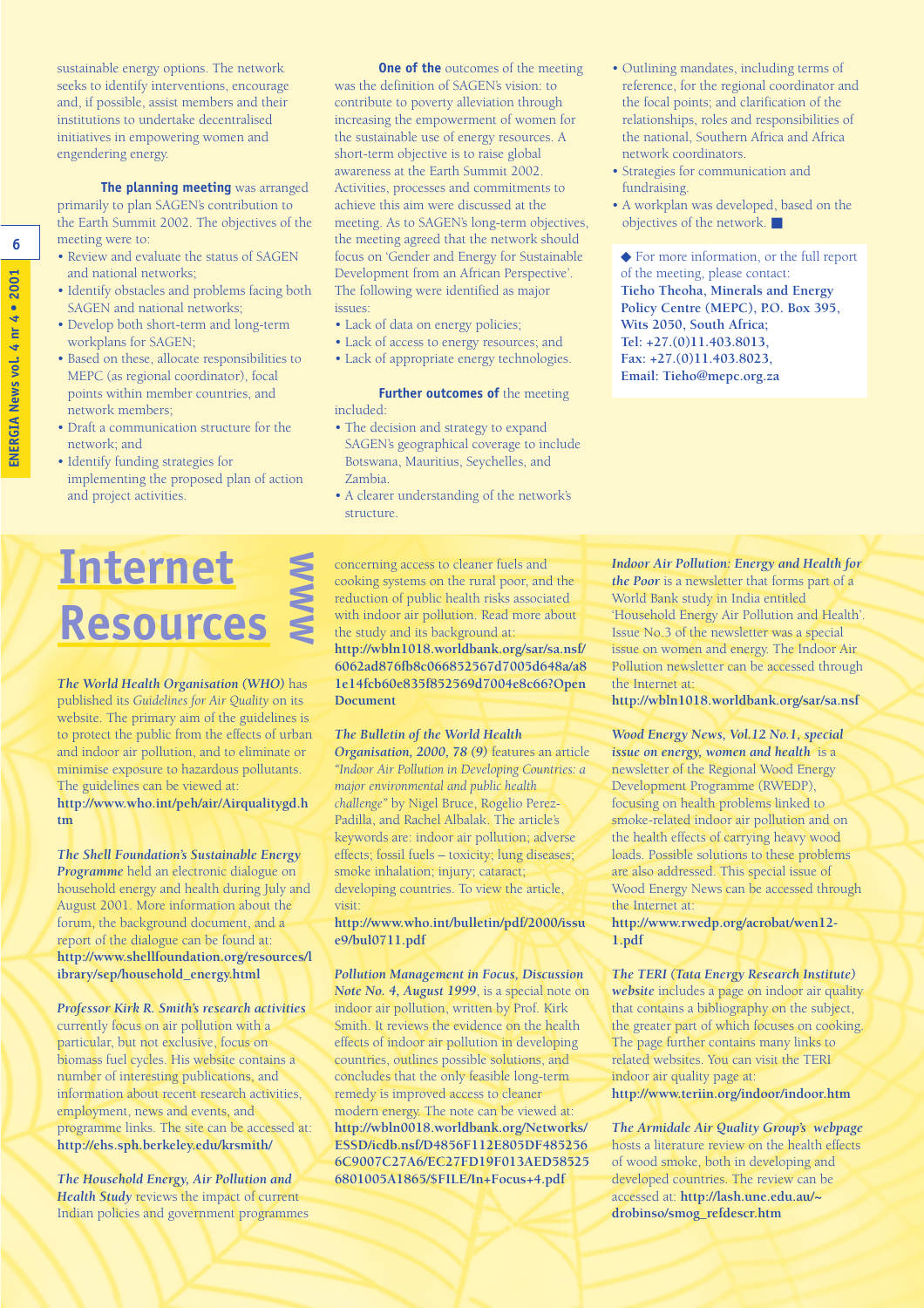#### *What is your response to IGIDR survey results that cooking fuels are not easily available in the rural areas, whether they are biofuels (fuelwood, dung or crop residues) or hydrocarbon fuels?*

Nearly 70% of the country's population of over 1 billion resides in rural areas but, traditionally, the petroleum industry leans mainly towards urban areas. Kerosene and diesel are the only fuels presently available in rural markets. With deforestation, the availability of firewood in rural areas has come down, and it is important to ensure that kerosene and liquefied petroleum gas (LPG) reach rural markets. Now we are trying to bring them to rural areas so that rural women can get convenient and smokeless fuels.

70% of the crude oil has to be imported, and the oil import bill reached about US \$2 billion in 2000-2001. The demand for petroleum products in India is growing at 6% annually, compared to world average demand growth of 1.5 - 2%. The annual availability of wet dung is estimated to be about 960 million tonnes. When dung is burnt its availability as organic manure decreases. Total availability of crop residues is around 450-500 million tonnes.

#### *Which other rural energy uses compete for petroleum products?*

While kerosene is used as a medium for cooking and lighting, diesel is widely used for transportation, agriculture (e.g. irrigation pumps, tractors, thrashers) and for dieselpower.

#### *What are your concerns about kerosene subsidies? How can we ensure that subsidies reach the poor?*

Kerosene is highly subsidised by the Government of India, and subsidies of over US \$1.2 billion are given under the Public Distribution System (PDS). However, due to the substantial price differential between kerosene (PDS price Rs.7/- per litre) and diesel (market price Rs.18/- per litre), a large proportion of the kerosene meant for the poor under the PDS gets diverted for the adulteration of diesel for transportation. It is mainly the responsibility of the Civil Supplies Authorities under the State Government to check for this diversion of kerosene. In fact there is a demand from agriculturally rich states such as Haryana and Punjab to provide sufficient LPG connections for rural households, and to reduce kerosene quotas to zero for these states as the farmers face the problem of their agricultural machinery getting ruined due to the adulteration of diesel with kerosene. The Government of India has set up an antiadulteration cell, headed by a senior IAS

### **Meeting** *ENERGIA* **Members**



#### **Shri Ram Naik**

**Union Minister for Petroleum and Natural Gas, Govt. of India**

*Interview by Professor Jyoti K. Parikh Indira Gandhi Institute of Development Research, Mumbai, India*

Officer, with Regional Offices in all the four metropolitan areas to check for adulteration. Civil society and NGOs can also play important roles in keeping vigilant over this matter and by reporting malpractices.

#### *What steps have been taken by your ministry to increase fuel supply?*

A record 12.7 million new LPG connections were released between October 1999 and December 2000. This wiped out the waiting list for LPG connections. Now they are available across the counter all over the country. During the last two years, 19.5 million new connections have been released; given the total of 57 million LPG consumers after nearly 40 years of LPG marketing, this amounts to 33% of the total in the last two years. We plan to release another 13 million LPG connections between April 2001 and March 2002.

So far the focus has been on cities and towns having a population of 20,000 and above. The new LPG connections will be marketed in smaller towns and villages having populations of about 10,000; and so LPG will reach deeper into the rural areas. Moreover, we have taken a major initiative in reviving Dealer Selection Boards (DSBs) in the country, and 59 DSBs were formed to expedite the allotment of new retail outlets, LPG and kerosene dealerships. These DSBs are to allot 2848 retail outlets, 403 kerosene dealerships, and 3597 LPG distributorships within this year. To increase the availability

of LPG in rural areas, over 1200 of these LPG distributorships will cater exclusively to rural areas, and 1400 are urban/rural distributorships.

*Conventional cylinders that contain 11 to 14 kg of LPG weigh about 25 to 30 kg. These are not only difficult to transport and handle by women but also require a high one-off deposit (Rs.1000/-) for the large cylinders. In addition, each refill costs Rs.250/-. Could small and certified containers be considered so that they are more easily marketed and not so difficult for poor families to purchase?*

The government has, in principle, given approval for the introduction of small cylinders containing 5 kg of LPG for lowincome households in semi-urban and rural areas. This will enable penetration into hilly and interior areas due to the ease of transportation. The deposit for a new connection with a 5 kg cylinder would be about Rs.500/- and a refill cylinder would cost only about Rs.100/-. Thus, relative to the large cylinders, both of these amounts are within monthly budgets. Even after the deregulation of the petroleum sector in April 2002, the government proposes to continue subsidies on LPG at 15% and on kerosene at 33% which at present amount to about Rs.100/- per LPG cylinder and about Rs.4/ per litre of kerosene. The prices of these commodities may increase in remote and farflung areas after the APM is dismantled. Similarly, 1, 2, and 5 kg kerosene containers can be considered for rural areas. The government is also trying to work out a scheme which would protect the public from sudden fluctuations in the international market.

#### *What steps would you like to suggest to help women and to reduce the health impacts of biofuels?*

I take this opportunity to announce the freedom-from-smoke initiative for rural women, which will promote kerosene and LPG, and streamline their markets and distribution. Under this scheme, petroleum will be marketed with more vigour, small cylinders of kerosene and LPG will be approved to facilitate distribution. I would also encourage civil society to be vigilant over the diversion of subsidised kerosene for diesel adulteration. Subsidies are aimed at poor rural women but benefit dishonest traders. ■

◆ For contact details of the author, please refer to: News from the Editors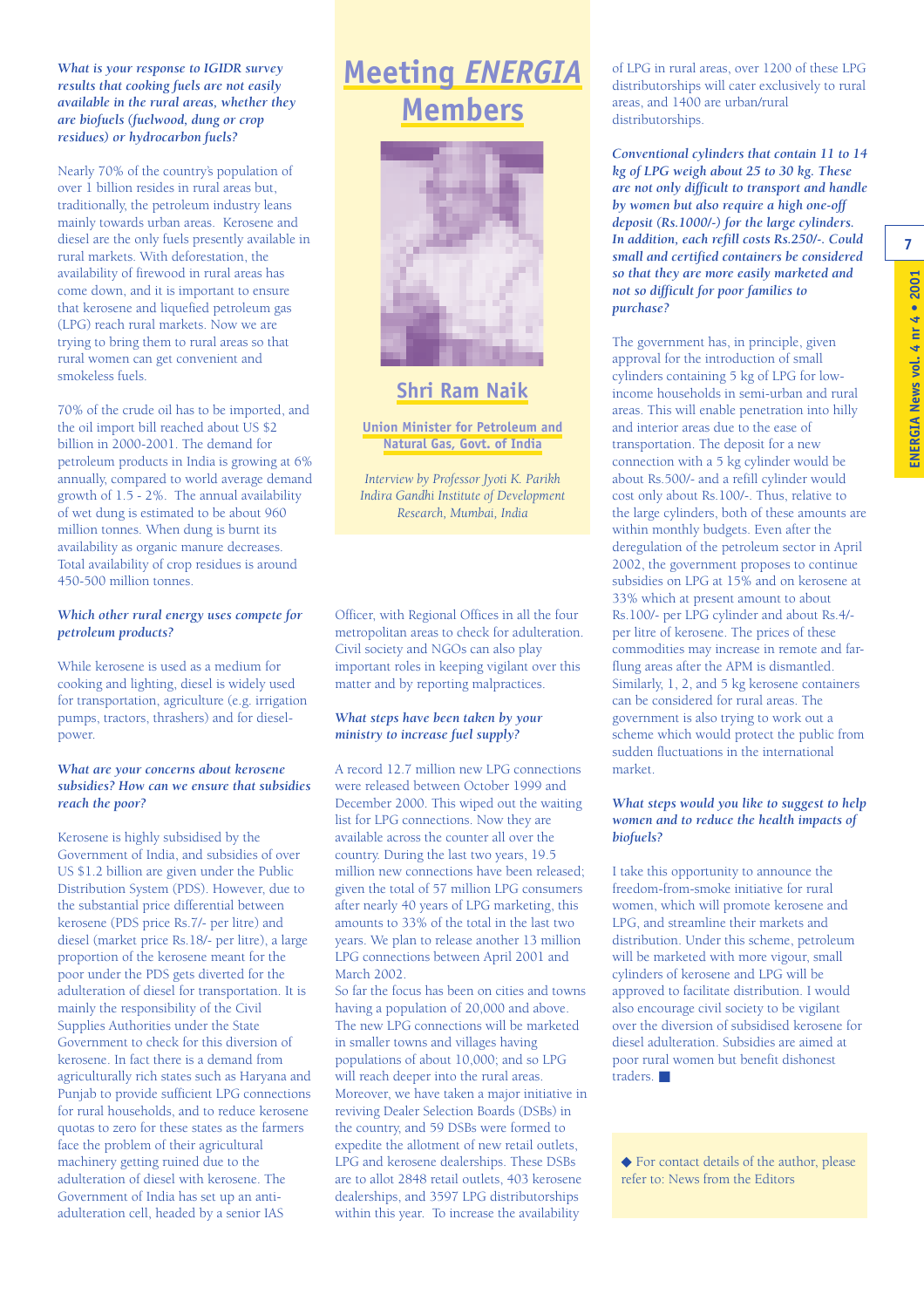

# **International Programmes: Focus on**

### **WHO Initiative on Household Energy, Fuel Poverty and the Indoor Environment**

#### *Yasmin von Schirnding*

**WHO has long** recognised that household energy and indoor air pollution represent a serious threat to the health of the poor, in particular to women and children. A number of efforts have been made, as far back as the first WHO consultation in 1992, to address the epidemiological, social and technical aspects of indoor air pollution from biomass fuel. Since then there has been intensified research on the health effects of indoor air pollution. Ongoing work includes health effects assessment studies, air pollution and exposure monitoring, comparative risk assessment studies, and estimations of the global burden of disease from indoor air pollution. The next World Health Report, on Risk Factors, will highlight some of the new findings regarding risks to health from indoor air pollution.

#### **In the future**, additional

emphasis is to be placed on assessing the impact of household energy policies and intervention strategies, on the health and wellbeing of poor women and children. A special, phased, WHO joint initiative is to be implemented that is intended to contribute to the evidence, technical support and strategic alliances necessary to galvanise worldwide action on the development of sustainable and health-promoting interventions that address the household energy needs of the poor. It is hoped to demonstrate that practical and effective interventions exist that can break the traditional fuel-poverty link, and contribute to the economic and social development of poor communities.

#### **The objectives of** the initiative are as follows:

• To raise awareness among key decisionmakers of the importance, for health, the environment and development, of better access to cleaner and safer household energy in the developing world.

• To provide sufficient evidence, on the potential health/environmental/economic benefits of better access to cleaner and safer household energy, to compel action by key decision-makers, and assist the promotion and development of cost-effective and culturally-appropriate interventions.



*A traditional Masai house of squat construction with tiny windows. The flue no longer works, making the ventilation poor and increasing the chances of carbon monoxide stagnation. (Photo: Courtesy of Nigel Bruce)*

- To substantially strengthen experience with cost-effective, economically sustainable, interventions in a representative range of countries and settings (household, community, national and international levels); by a) identifying and evaluating past and on-going interventions, and b) designing and testing new interventions that represent innovative and viable approaches to improving current patterns of household energy use.
- To disseminate this experience as widely as possible and to stimulate adaptation and implementation of policies, building capacity for ongoing development.

#### **Project Components**

**The initiative has** a number of elements, central to which is the identification and evaluation of a range of interventions (technical, behavioural, policy) in multiple settings in a range of countries. The success of the programme is dependant on the partnership between organisations and individuals representing the required skills and spheres of influence. Work underway includes a review of intersectoral approaches that have been used elsewhere, lessons from which could assist the development of similar approaches in the household energy sector. Assessments of policies, strategies and interventions at country level are also progressing. Initial cases studies have been prepared for the Commission of Sustainable Development, and a meeting on the topic was organised by WHO at CSD 9. Box 1 (page 9) summarises one of the case studies prepared, and highlights the gender dimensions of the problem, as well as of the solutions.

**An important consultative** meeting on the health impact of indoor air pollution and household energy in developing countries was organised last year by WHO and USAID, and this has contributed to the development of this initiative. A report on

> this topic has also been prepared for the WHO Commission on Macroeconomics and Health (see summary Box 2, page 9).

**WHO is also** involved in a major intervention study in Guatemala, which aims to study the impacts on health, particularly on acute respiratory infections, of an improved stove programme (Box 3, page 10).

**It is hoped** that over the next few years substantial progress will have been made in understanding better the nature of the health effects associated with various forms of household energy use, as well as the

 $\blacktriangleright$ 

interventions that are likely to have significant impacts on the health of the world's poor, especially poor women and children. ■

◆ For contact details of the author, please refer to: News from the Editors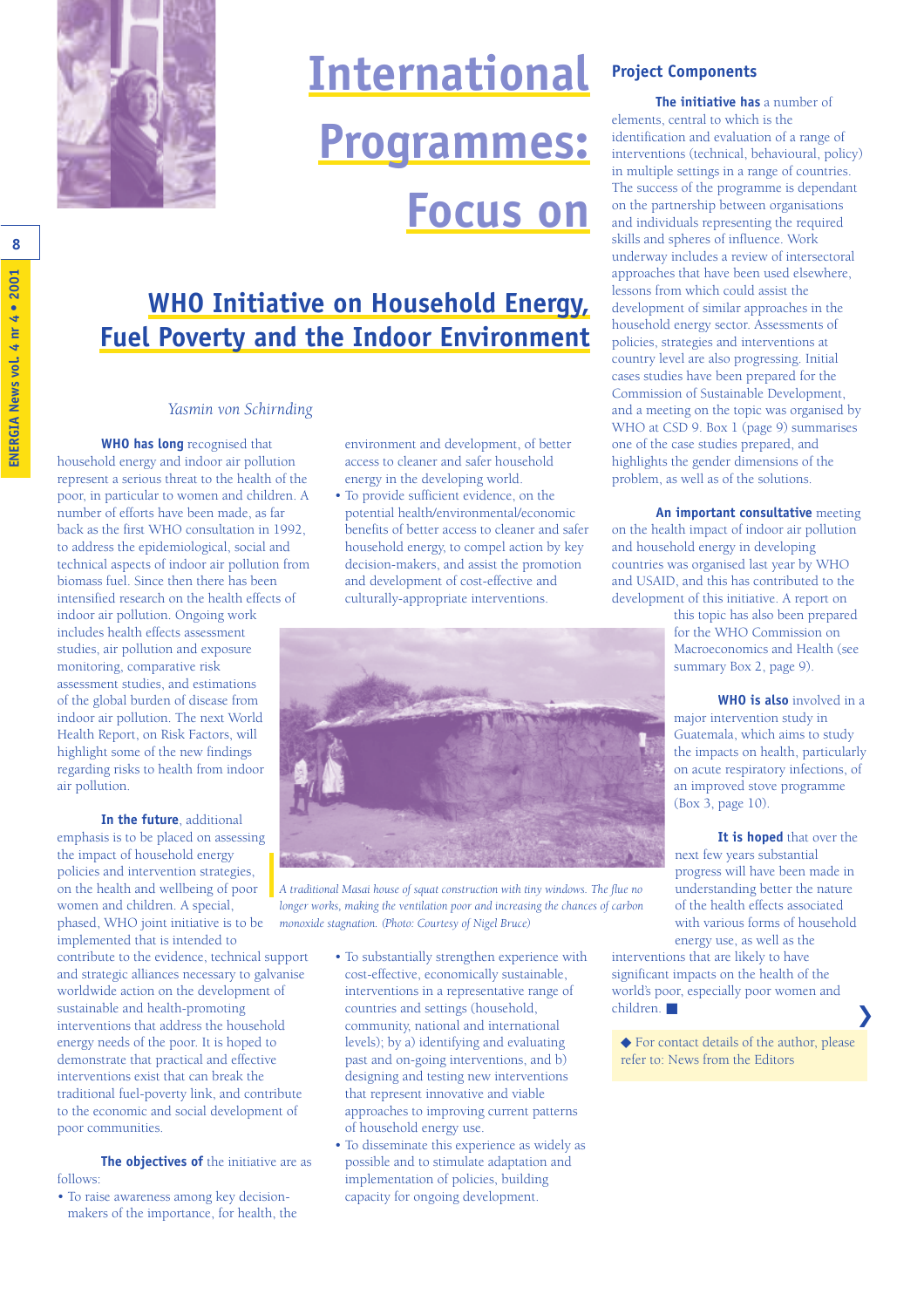#### **Case Study: Achieving Sustainable Reductions in Indoor Air Pollution and Improving Health through Participatory Community Technology Development in Rural Kenya**

Working with 50 households in two poor rural Kenyan communities, participatory technology development of housing and

energy interventions has been used to alleviate smoke pollution.

Discussions were held with individual households and groups of women, which led to the development and installation of flued hoods, larger/more/better positioned windows, and larger eaves. Initial designs for hoods/flues were prepared with the women through discussion and sketches drawn by the women. Once installed, women commented on the convenience and smoke extraction efficacy, and further modifications were made. This has led to acceptable designs, which meet needs, and appear very effective. An assessment of the priority given to the interventions developed by the women in the project homes and in surrounding areas was made, and the likelihood is that they would be able to allocate scarce resources to these changes.

#### **Lessons Learned**

Although the quantitative evaluation has yet to be completed, preliminary findings indicate that the participatory methods adopted are both effective and have the potential to be sustainable. The women have been empowered to making their homes cleaner and safer. Women within the communities are in the best position to determine what will work for them, and they must participate in the strategies for smoke-alleviation if they are to be sustainable. The abilities (assets) of these poor communities should not be under-

> valued. Women are very receptive to change, provided they can instigate it themselves from a position of knowledge and understanding. In the future much greater effort needs to be put into identifying low-cost, acceptable and financially sustainable mechanisms for alleviating smoke and improving the home environment.

◆ For further information, please contact: **Stephen Gitonga, Programme Manager, Energy Programme, Intermediate Technology Group (ITDG), P.O. Box 39493, Nairobi, Kenya; Email: gitonga@itdg.or.ke**

*A new flue and four windows have been added to a traditional Masai house, alleviating indoor smoke pollution and improving the home environment. (Photo: Courtesy of Nigel Bruce)*

#### **Box 2**

#### **The Impact of Household Energy and Indoor Air Pollution on the Health of the Poor – Implications for Policy Action and Intervention Measures**

Summary of report prepared for WHO Commission on Macroeconomics and Health

*By Von Schirnding Y, Bruce N, Smith K, Ballard-Tremeer G, Ezzati M, Lvovsky K*

Nearly three billion people still rely on traditional biomass fuels and coal for household energy needs. Studies have shown that indoor air pollution increases the risk of a range of childhood and adult diseases. Relative risks ratios in the range 2 to 5 have been demonstrated for acute lower respiratory infections (ALRI), particularly pneumonia, in childhood (see figure). Elevated relative risks have also been found for chronic respiratory disease and lung cancer, mainly in China, and particularly in women. The continuing high incidence of ALRI, together with the fact that it predominantly affects young children, means that this condition constitutes the major burden of disease attributable to indoor air pollution.

A wide range of interventions are available which can reduce the impact of indoor air pollution. These include changes to the source (improved stoves, cleaner fuels), home environment (better ventilation) and user behaviour (keeping children away from smoke during peak cooking times). These can be delivered through policies operating at national level (supply and distribution of improved stoves, cleaner fuels), and local level (through community development). The several hundred improved stove programmes in place in over 50 countries range from entirely local, non-governmental, advocacy, such as the ceramic stoves programme in Kenya, to Chinese initiatives reaching millions of households nationwide. Initial cost - benefit studies

indicate that in terms of mortality, benefits may outweigh costs by a factor of more than ten. In terms of DALY (a measure of death and disability-adjusted life-years), data from India suggest that improved biomass stoves may save USD 50-100 per DALY, and the use of kerosene and LPG stoves in rural areas may result in 150-200 USD saved per DALY.

Well-targeted and locally relevant interventions including financial support for technical development and production, as well as for marketing and transport infrastructure (through income generation and/or micro-credit), accompanied by integrated decision-making by international players and national governments, are likely to have major impacts. Successful implementation however will require the participation of local people, collaboration between sectors with health, energy, housing, planning etc responsibilities, and an emphasis on market sustainability.





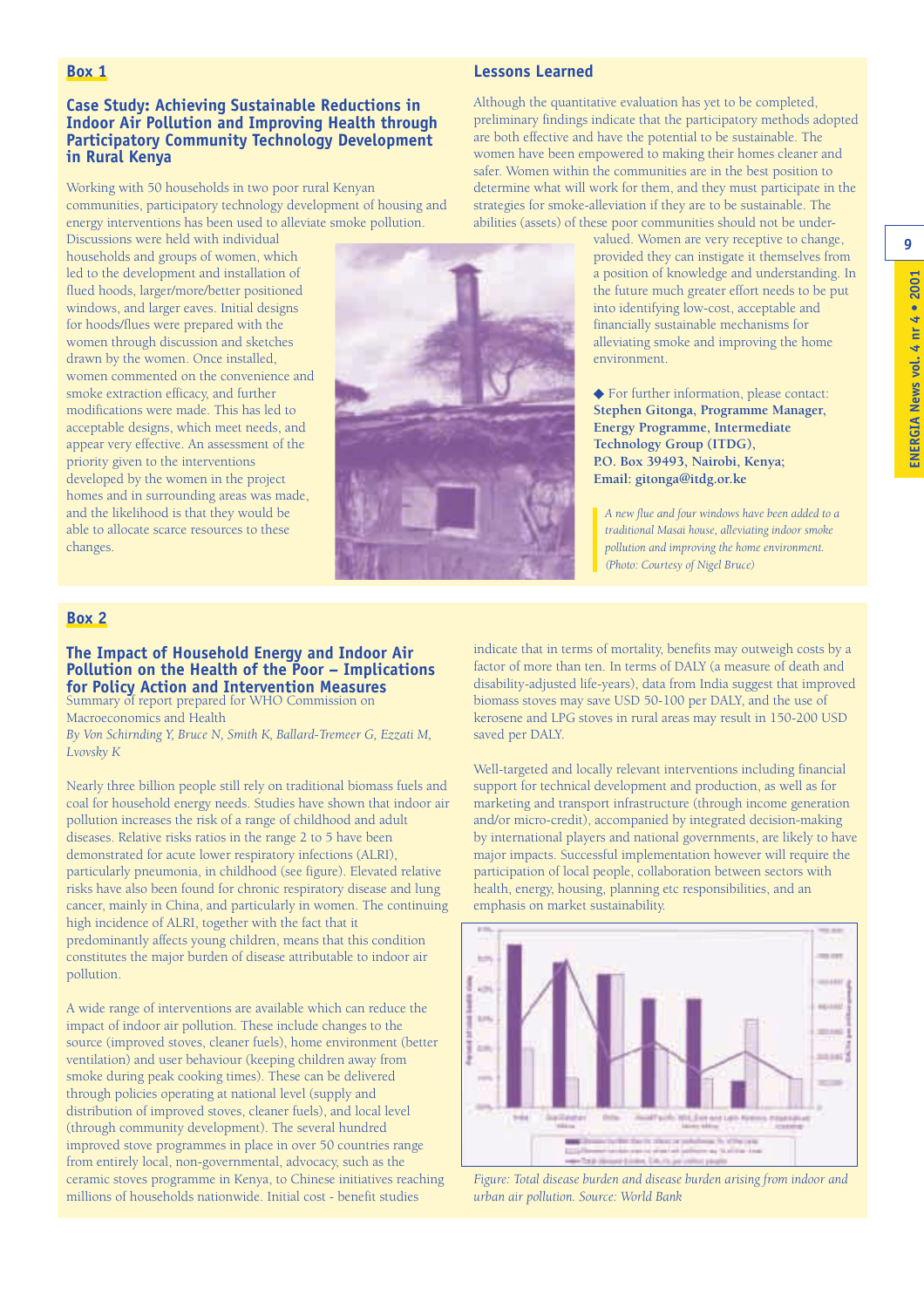#### **Study on Health Impacts of Reducing Indoor Air Pollution in Rural Guatemala**

Indoor air pollution arising from the use of biomass fuels in developing countries is now recognised as being responsible for a substantial burden of disease among the poor. This conclusion is, however, derived from a number of observational studies, carried out in developing countries, which rely on rather poorly quantified evidence.

In order to address this weakness, WHO has supported an intervention study to directly measure the change in incidence of acute lower respiratory infections in young children due to measured reductions in exposure to indoor air pollution. After several years of development, and recent funding by NIEHS, this study is now getting underway in the rural highlands of western Guatemala. In these areas, most families are dependent on wood for their cooking and space heating needs, and the majority in the poorest areas still use an open 3-stone fire with very little ventilation.

Some 500 homes using open fires with very young children (less than 6 months old) will be invited to join the study. Half of the homes will then be offered a locally made improved chimney stove, the *plancha* (illustrated), which studies have shown is very well accepted and substantially reduces indoor air pollution levels as well as exposure of women and children. Home visits will be used to measure pollution and exposure levels, and to assess a range of important health criteria for the child and women (mothers and/or caregivers). This will continue until each child is 18 months old. The homes that continued with an open fire will then be offered a *plancha* stove.

In recognition of the importance of household energy to a wide range of social, economic and other issues that impact on women's



*(Illustration: Courtesy of Nigel Bruce)*

lives and wellbeing, the study will also assess the impact of the intervention on daily time and activity allocations, cooking practices and related issues. The final development work for the study is underway, and it is expected that the stoves will begin to be installed in mid-2002, with the follow-up work being completed by mid-2004.

◆ For further information, please contact: **Dr Nigel Bruce at ngb@liv.ac.uk, Professor Kirk Smith at krksmith@uclink4.berkeley.edu**, or **Dr Byron Arana at baaz@cdc.gov**

# **Gender Differences in the Impact of Biomass Fuel on Health**

#### *Prepared by Yasmin von Schirnding*

**The boxes below** provide brief abstracts of work underway in India, Kenya and South Africa; and present interesting findings regarding gender differences in relation to biomass use and respiratory ill-health in various population groups. It is noteworthy that the work carried out in parts of India shows a higher prevalence of acute respiratory infections in young boys than in young girls, when related to biomass-burning (see Box 1), as well as in adult men compared to women, in terms of reported respiratory symptoms such as bronchitis (see Box 2). Various hypotheses have been put forward to explain these differences, some of which may be artefactual. Work in Kenya on the other hand (recently published in The Lancet by Ezzati - see Box 3) shows that adult women not only have greater exposures to indoor air pollution than men, but also are more than twice as likely to be diagnosed with acute respiratory infections. It is clear that further work is needed on the significance of gender in the relationship between biomass burning and ill-health. The relationship

is likely to be complex, and to vary due to different underlying social,

environmental and economic factors in various settings and contexts.

◆ For contact details of the author, please refer to: News from the Editors

*An important start has been made in assessing the significance of gender in the relationship between biomass burning and ill-health. It is clear, though that further work in this area is much needed.* 

*(Photo: Courtesy of Nigel Bruce)*

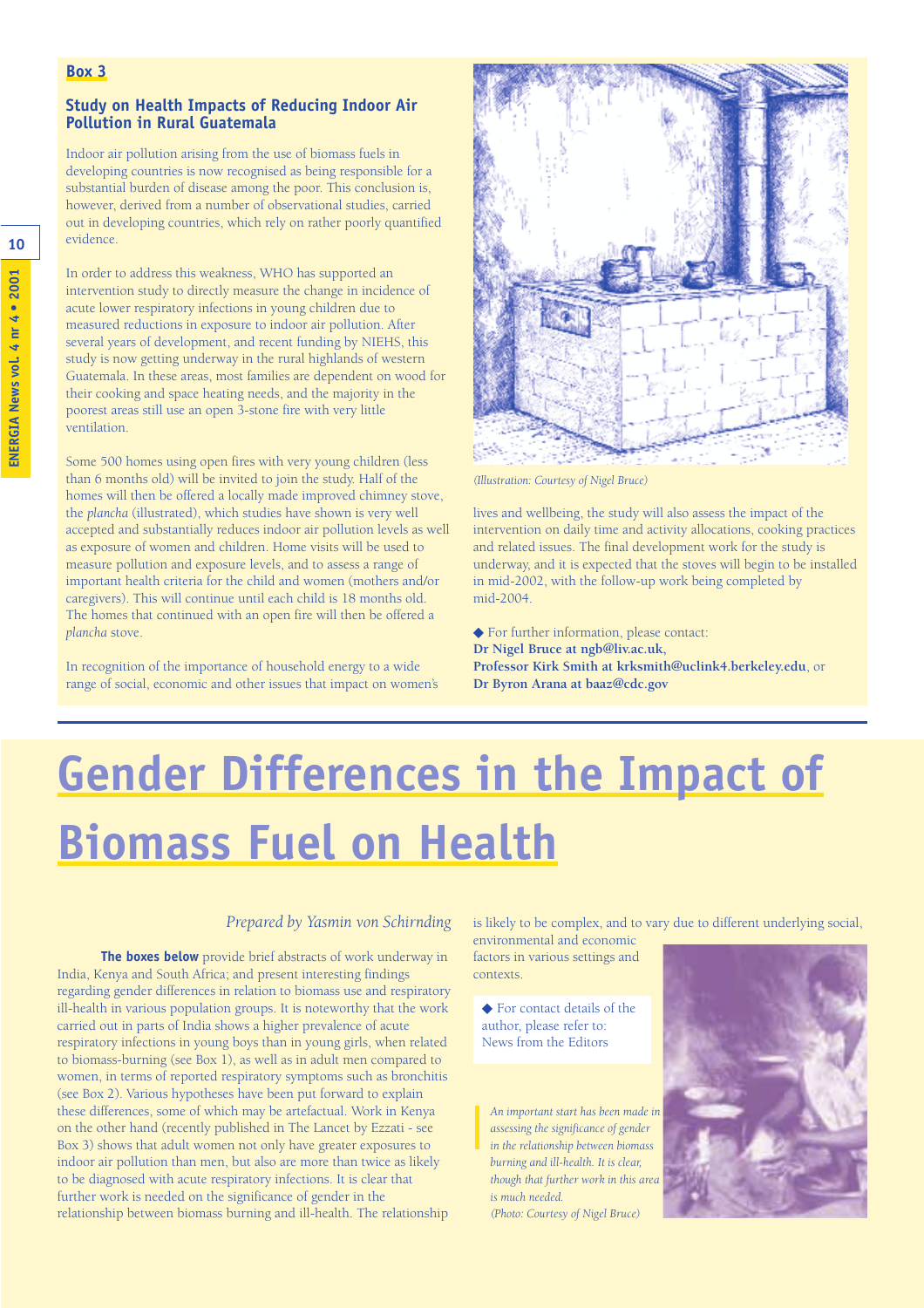#### **Indian National Family Health Survey Shows Greater Effect of Biomass Fuel on Acute Respiratory Infections in Boys than Girls**

In India, as in many other developing countries, acute respiratory infection (ARI) is the leading cause of childhood morbidity and mortality. India has not only high rates of ARI but also a high proportion of households that use some form of biomass as their primary cooking fuel. Cooking in India is often done in poorly ventilated conditions using inefficient stoves that produce a great deal of smoke. Such stoves are often no more than a pit, a chulha (a U-shaped construction made of mud), or three bricks. Analysis of data from India's 1992-93 National Family Health Survey (a probability sample covering 99% of the population) has shown that the prevalence of acute respiratory infections (ARI) in children under three years of age is more than 50% higher among children from biomass fuel using households than among those using cleaner fuels. The prevalence of ARI is considerably higher among boys than among girls. The influence of fuel choice on the prevalence of ARI is also higher for boys than for girls. This may be due, in part, to a greater underreporting of ARI in girls, or greater underreporting for girls in biomass using households. The higher ARI rates and greater effect of smoke among boys may also be because mothers in India are more likely to carry around young boys than girls and keep them in the kitchen area while cooking. The results remain valid even after statistically controlling for several potentially confounding socioeconomic factors. ◆ For further information, please contact: **Vinod Mishra,**

**Email: mishra@hawaii.edu, Population and Health Studies, East-West Centre, Hawaii**

#### **Box 3**

#### **Women Have Exposure Levels Two to Four Times those of Men in Rural Kenya**

A three-year comprehensive study into the impact of exposure to smoke from cooking fires on over 400 people living in rural central Kenya has recently been completed. It found that young and adult women, who regularly participate in cooking activities, have exposure levels that are two to four times higher than men. They are also on average twice as likely as men to be diagnosed as having acute respiratory infections (ARI) or acute lower respiratory infections (ALRI). Children exposed to high levels of indoor air pollution are diagnosed as having ARI in approximately 20% of weekly examinations and, the more severe, ALRI in 6%-8% of weekly examinations. The average daily exposure concentration of children under the age of 5 to  $PM_{10}$  (particulate matter smaller than 10 microns in diameter) is approximately 1500 mg/m3 and that of adult women approximately 5000 mg/m3 . This is *many times* international standards for ambient air quality, such as the latest US EPA standard. It was found that simple, locally manufactured, improved-efficiency stoves could reduce exposure to indoor smoke by approximately 40%, and cleaner fuels (such as charcoal) by as much as 90%, compared to traditional wood-burning stoves. These results demonstrate the potential benefits of research and outreach efforts to develop, promote, and sustainably commercialise improved stoves and improved fuels which can dramatically improve the health, economic, and environmental situation of women and children in the poorest households in the world. ◆ For further information, please contact: **Majid Ezzati, Email: ezzati@rff.org, Resources for the Future, Washington, USA**

#### **Box 2**

#### **Higher Reporting of Respiratory Symptoms in Men than in Women in Rural India**

Jyoti Parikh, Vijay Laxmi and Haimanti Biswas of the Indira Gandhi Institute of Development Research carried out a large Household and Health Survey using random and representative samples from rural areas in four states of India; Himachal Pradesh, Rajasthan, Tamil Nadu and Uttar Pradesh. In addition to energy and socioeconomic surveys, and an assessment of lung functioning (30,400 individuals); an analysis of respiratory problems, such as bronchitis, asthma, chest infections and tuberculosis, and eye problems was carried out for 81,000 individuals distributed among 15,293 households. Results show that 37 females in every 1000 biofuel-using households reported symptoms of bronchitis or chest infections as against 59 males in rural North India once the figures were adjusted for smoking. This could be due to a "passive cooking" effect or because men are also involved in dusty jobs such as farming. In biofuel households, eye problems are more prevalent in females (50 women versus 45 men per 1000 biofuel users). The level of education plays a significant role in symptom occurrence, particularly among females. In those households that only use biofuel, the rates of respiratory and eye symptoms in illiterate females are higher than for those with primary education. The symptoms are most likely to occur with non-partitioned indoor cooking areas, and least likely with separate kitchens or where cooking occurs outside the main dwelling. 6.5 million days, with high opportunity costs, are lost each year due to respiratory illness. Cleaner fuels, adequate ventilation, and awareness through education, can serve as policy objectives for improving the health of rural people. ◆ For further information, please contact: **Prof. Jyoti Parikh, Email: jp@igidr.ac.in, IGIDR, Mumbai, India**

#### **Box 4**

#### **Higher Prevalence of Asthma and Chronic Bronchitis Among Women than Men in KwaZulu-Natal, South Africa**

57% of the population of KwaZulu-Natal, South Africa, live in rural areas, and there is a high reliance on biomass fuels for cooking and heating. Changes in the way houses are built have exacerbated the situation regarding indoor exposure to smoke. The traditional Zulu hut was made of thatch, with the reeds aligned in a way that allowed smoke to escape but kept out the rain. However, with more modern building materials and styles, smoke can no longer escape so readily, resulting in high exposure levels to indoor pollutants. Routine health data from KwaZulu show a higher prevalence of asthma and chronic bronchitis among women than among men, despite women smoking less. This suggests that women may be more affected by indoor pollution than men. While the South Africa National Low-Smoke Fuel Programme (which aims to introduce clean burning, more environmentally friendly, and healthier fuels) holds much promise, technical solutions may not be enough in the face of poverty and the social function of the burning fire. Partnerships with the community are needed at the microlevel to develop dialogue and to find creative solutions that combine daily survival with risk reduction. Long-term reduction in the threat of indoor air pollution depends on macrolevel socioeconomic change within society that addresses the root cause: poverty.

◆ For further information relating to this work in progress, please contact: **Sandy Glajchen, Email: sandyg@md.huji.ac.il, or Dr Elihu Richter, Email: elir@cc.huji.ac.il, School of Public Health and Community Medicine, Hebrew University, Israel**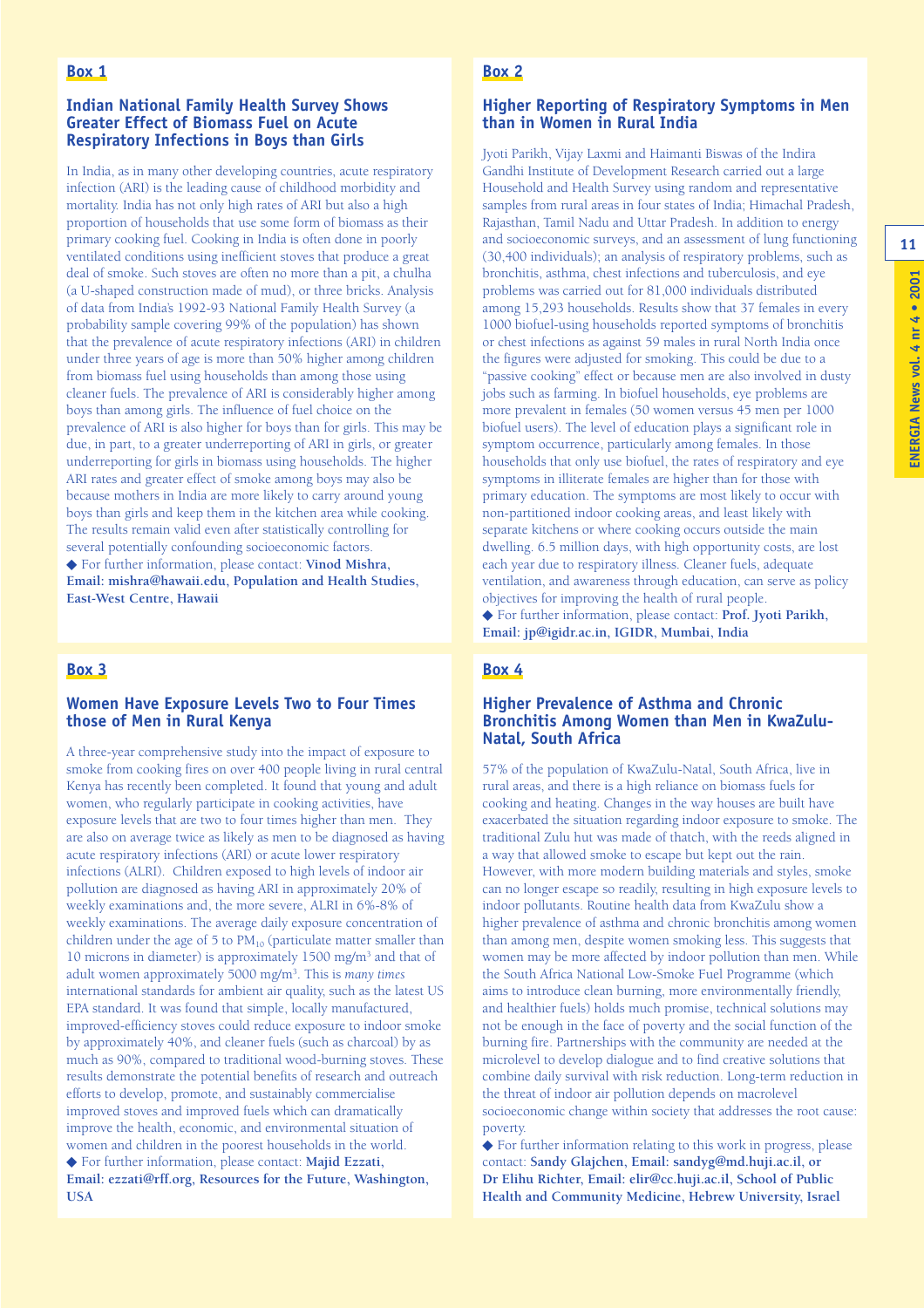## **Gendered Sights and Health Issues in the Paradigm of Biofuel in Sri Lanka**

#### *Anoja Wickramasinghe*

**In Sri Lanka, biofuels are the primary source of energy and account for nearly 66% of the annual energy consumed. Annually nearly 10 million tons of wood alone, worth nearly 440 million US\$, are consumed. Biomass fuel is extremely important for its contribution as a source of cooking energy, and hence to food security, an area in which the implications on nutrition and health can be contextualised.**

**Despite the recent** expansion in the use of alternative energy sources such as hydroelectricity, natural gas and paraffin, biomass remains the most popular energy source in Sri Lanka.The household sector consumes nearly 81% of the biomass energy used in Sri Lanka. About 98% of rural households, 80% of urban dwellers, and 99% of plantation dwellers depend on biomass for cooking. Due to the increasing population, depletion of supply sources, and socioeconomic trends; the use of residues, softwood, and small twigs and trimmings has been increasing. A crucial feature is the genderspecific expectations embedded in the biofuel cycle. From gathering to combustion, women's occupations in the three domains as gatherers, carriers, and end-users have resulted in a genderimbalanced system. The biofuel cycle as a whole has become an important source of difficulty, stress and physical discomfort for women.

The economic advantages of using biomass have undoubtedly been attractive, especially for those women who live below the poverty line and must manage their households on limited incomes. But is it fair to neglect the costs involved in the whole system, and the possible health repercussions that millions of gatherers, carriers and users are subjected to over the course of daily life, and which both families and states eventually pay for? Within this context; how the various spheres in the whole cycle are interconnected, which social sectors are at the centre of the cycle, and what health issues reoccur in the system, are all important policy-related questions.

**The biofuel cycle** comprises of three spheres: (1) production; (2) the flow system; and (3) the indoor sphere where combustion takes place. Health repercussions reported by the respondents emerge due to their exposure, exhaustion and subjection to the biofuel cycle. Problems faced by women as biomass providers and users in this cycle stem partly from the patriarchal social system, where men's power of control over sources of supply, income and women's labour is widely exercised. The work and the responsibilities of biomass production, and its use in the reproductive domain, have created a stereotypical injustice.

#### **Self-Reported Morbidity**

**In this study**, self-reported morbidity was used as an indicator of health problems. 720 households were chosen for the field survey and any deterioration in health as reported by the members of the 720 households has been recorded. Research results revealed that in each of the three spheres, health risks and the probability of health deterioration are high. Specific self-reported morbidity issues are associated with the nature of the work involved and the workplace environment for each sphere (see Table 1).

| Table 1. Health problems reported by at least 60% of households |                         |                                                                                                                                                                                                                                              |  |  |
|-----------------------------------------------------------------|-------------------------|----------------------------------------------------------------------------------------------------------------------------------------------------------------------------------------------------------------------------------------------|--|--|
| <b>Sphere</b>                                                   | <b>Respondents</b>      | Self-reported morbidity                                                                                                                                                                                                                      |  |  |
| Procuring                                                       | Women<br>(about 8% men) | Injuries<br>Skin irritation<br>Allergic reactions<br>Fatigue<br><b>Snake</b> bites<br>Backache<br>Trauma<br><b>Fungal infections</b><br>Pest attacks                                                                                         |  |  |
| Carrying<br>(Head loading)                                      | Women                   | Repetitive strain injuries<br>Stiff neck<br>Fatigue<br>Headache<br>Injuries<br>Chest pains<br>Trauma                                                                                                                                         |  |  |
| Combustion                                                      | Women                   | Coughing<br><b>Bronchitis</b><br>Pneumonia<br>Acute respiratory infections<br>Conjunctivitis<br><b>Upper respiratory</b><br>irritation/inflammation<br>Poisoning<br>Cataracts<br><b>Burns</b><br>Headache<br><b>Sinus</b><br>Skin irritation |  |  |

#### **Health Issues in the Outdoor Spheres**

**In this part** of the cycle, various activities such as harvesting, cross-cutting, gathering, trimming, de-barking, and bundling of woody materials are performed at various locations, depending on users' access and rights to procure wood fuel (FAO,1999; Wickramasinghe, 2001a).

**In gathering and** carrying, women are exposed to the sun, to rain and to humid conditions. The activities that are performed tend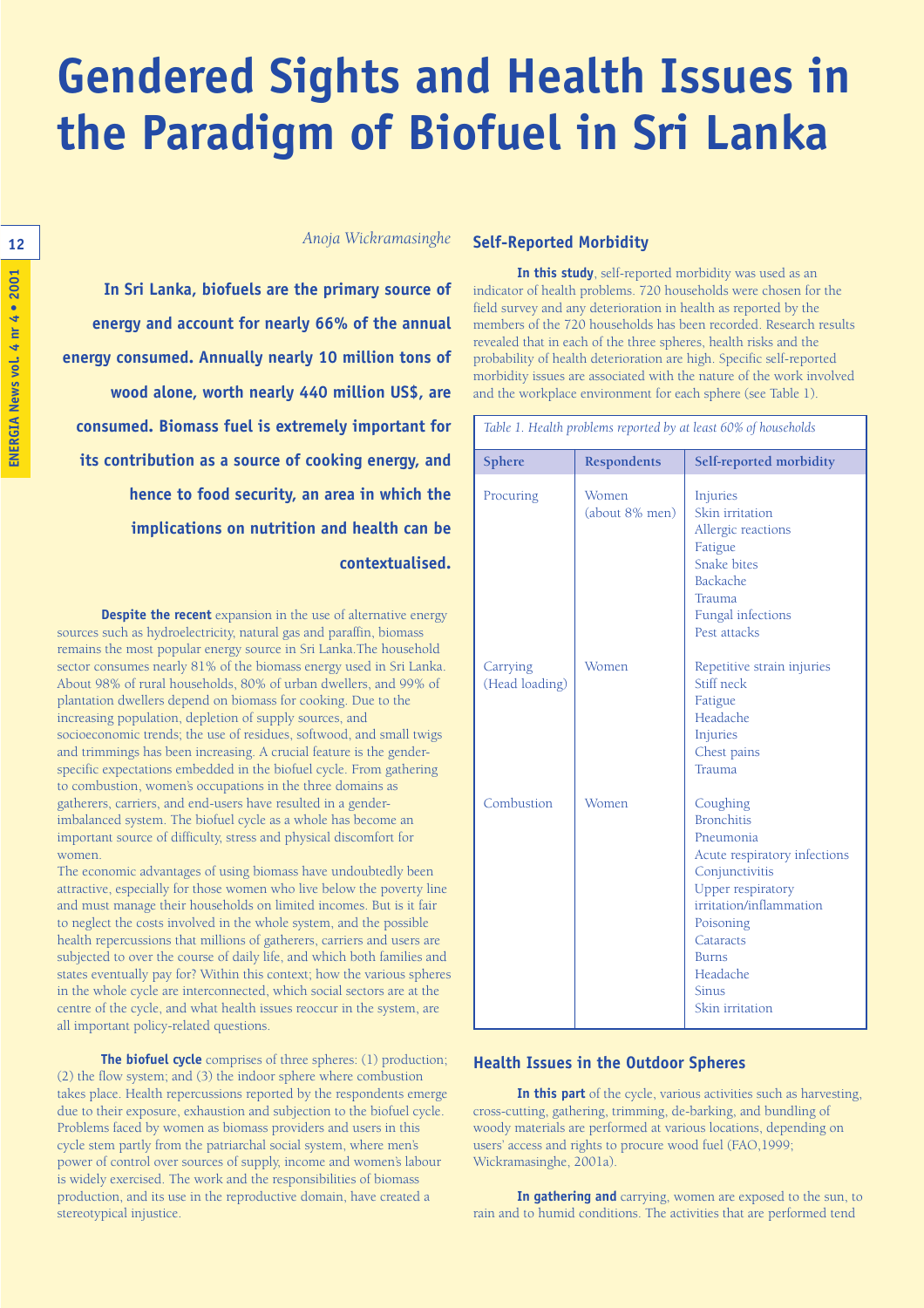to cause injuries, cuts, bruises, sprains, and in some cases fractures where there are incidents of falling while pulling wood and climbing. It has been found that gatherers are subjected to snake bites, fungal infections and pests while collecting deadwood from the fields. They are exposed to harmful chemicals from fields sprayed with pesticides and herbicides, while gathering and transporting the wood. Long hours of cooking increase the chances of toxic and harmful chemicals entering the body. Skin irritation and allergic reactions are reported as consequences of this exposure, contact and subjection of the gatherers to hostile conditions. About 68% of the households reported that between two and three hours on average, excluding travel time, is spent in collecting one headload (a bundle of wood), and that this activity is often repeated three times a week.

**Nearly 80%** of respondents mentioned headloading as one of the most exhausting tasks in the system. Immediate health consequences are fatigue, headaches, and pains in the joints and chest. The elderly believe headloading to be the most crucial single factor causing repetitive strain injuries, and say it causes serious physical suffering. The headloading of wood several times a week over a period of more than 30 years, without having long breaks other than during the late stages of pregnancy and immediately after child delivery has weakened the joints, affected backs and also weakened the resistance to infections. For instance, the chances of getting respiratory infections, bronchitis and cardiovascular diseases are high among those who are engaged in such exhaustive tasks over a period. This whole scenario points to the direct and immediate consequences of these tasks in risk-prone environments, and their long term and cumulative consequences for health.

#### **The Combustion Sphere**

*cooking*

**Biomass combustion within** a confined space in the household interior also has serious health implications. Exposure to hazardous outputs, including particulates, causes serious health problems. Respondents are often exposed six to eight hours a day, and even longer during peak seasons in the agriculture cycle, rainy seasons, and in seasons where grains are stored above kitchen hearths for smoke-drying. The most common incidents of self-reported morbidity of those exposed and subjected to heat, flame and smoke, fall into four main categories (see Table 2).

*Table 2. Self-reported health problems experienced by biomass users in*

| ပ                                                                                                                                                                                                                                                                                           |                                                      |
|---------------------------------------------------------------------------------------------------------------------------------------------------------------------------------------------------------------------------------------------------------------------------------------------|------------------------------------------------------|
| Problem                                                                                                                                                                                                                                                                                     | <b>Reporting</b>                                     |
| Respiratory problems<br>• Coughing<br>• Chest tightness<br>• Bronchitis<br>• Wheezing and asthma<br>• Acute respiratory infection (ARI)<br>• Pneumonia                                                                                                                                      | All                                                  |
| • Sneezing<br>• Respiratory tract irritation<br>Nausea, loss of appetite for food<br>Headaches and sinus problems<br>Itching eyes, eye irritation, burning and stinging of eyes<br>Backache and fatigue<br>Dizziness and lethargy<br>Skin irritation<br><b>Burns</b><br>Menstrual disorders | All<br>All<br>All<br>60%<br>70%<br>80%<br>40%<br>20% |
| Pregnancy complications<br>Low birth weight of offspring                                                                                                                                                                                                                                    | 18%<br>6%                                            |

**The first and** most widely reported problems are associated with complaints related to the respiratory tract, ranging from coughs to asthma. Second is nausea and loss of appetite for food; followed by headaches and sinus, and various eye problems. As explained by a group of women "Cooking in these small kitchens is a miracle, it is like involuntary smoking, we inhale all the pollutants, and live in an aroma and polluted space, and during rainy seasons it is like working in smoke chambers".

**The area affected** by combustion is partly determined by the space and relative location of the cooking hearth. 60% use three-stone hearths and of these 40% also have mud spread hearths, prepared by women, with one side opening to enable wood to be inserted. 8% of those who have mud spread hearths do have improved cook stoves. However three-stone hearths are used by 88% of the households when large scale cooking is needed, meaning that the spreading of heat, smoke and flames over a wide area is somewhat unavoidable.

**Only in 28%** of cases did kitchens have chimneys. Only about 32% have windows for ventilation, so the possibility of carbon monoxide stagnation is high in about 68% of cases. About 48% of the households have hearths on elevated surfaces and the remaining 52% have hearths on the kitchen floor.

The two major categories of harmful outputs produced during combustion are (1) energy and heat; and (2) waste and pollutants; primarily smoke consisting of harmful gases, liquids and particulates. Interestingly, many of the outputs are actually seen by households as useful. Flame, heat, smoke, ash and soot generated during combustion, are by-products used by the households to repel and control pests, dry excess food, perform rituals, etc. None of the households depend solely on only one type of biomass or good quality woody segments. The interior conditions of the indoor workplace vary greatly; no standard type of stove/hearth is used; and the position of the hearths in the kitchen space varies. So the time spent in cooking and related work will vary as well. Occupational hazards are reported to be most serious during the rainy seasons, both in outdoor and indoor workplaces, since biomass with relatively high moisture content is gathered, headloaded and burned. In some cases there is exposure to toxic gases where wood with high latex contents such as *Eucalyptus*, and *Pinus* are burnt. Exposure to toxic output increases when burning becomes difficult.

**Women perceive the** whole system as one that reduces their capacity to lead a normal life. It was explained that, "Heat itself is a threat to their own health. Exposure to heat daily for several hours and blowing the hearth to strengthen the flame, burns energy. And this exposure turns blood into water". Although no scientific testing has been done, women believe that continuous exposure to indoor air pollution will result in leukaemia and end with their death.

#### **Ideological Grounds that Undermine Health**

**Despite every single** household covered in this study having negative experiences with the biofuel cycle, awareness and concern at the policy level are poor. Two questions demand an answer. Firstly, why have these detrimental effects related to the tri-sphere biofuel cycle not received due attention? Secondly, are these problems marginalised due to the fact that this most vulnerable group - poor women - are themselves a marginalised group, and ideologically, women do not have equal status?

**The allocation of** labour and the division of responsibilities pertaining to the supply and combustion of biomass between men and women are determined by the placement of biofuel in the realm of household wellbeing - for which, according to the established ideology, women are responsible. The norm regarding cost-free procurability is conditioned by two other factors: first, the biomass fuel cycle is seen as a contribution to domestic welfare, rather than to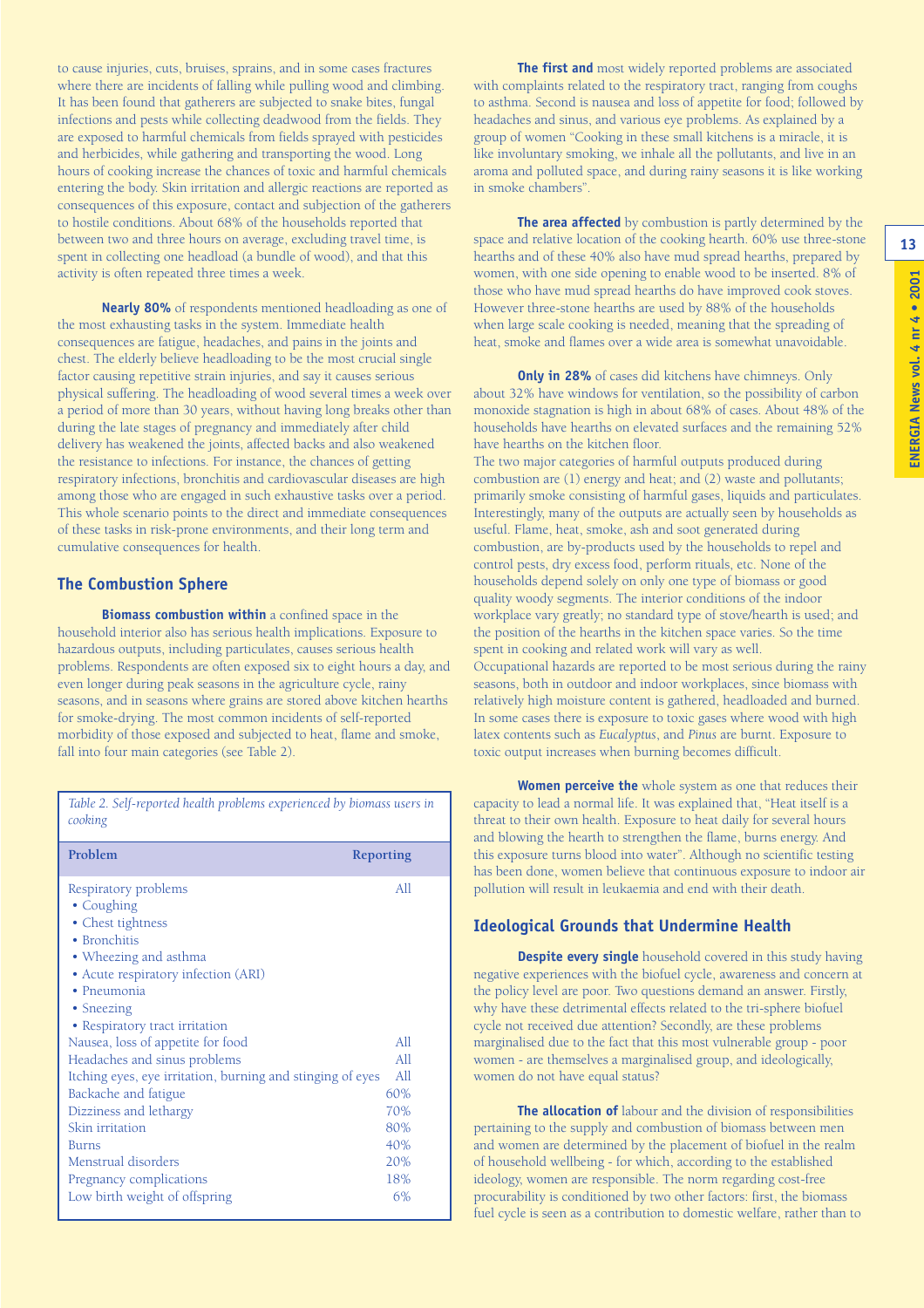commodity production; and second, biofuel cycle activities are designated as one of the unpaid household chores. Self-collection for household use, and combustion for family cooking, have conveniently made it possible to ignore the effects on workplace environments. In the rural household sector every activity is dominated by women's labour. The greater the distance from the households to the gathering locations, the less men assist. The lowest participation by men is noted in gathering deadwood, and therefore their vulnerability to risks is low.

**In all the** villages covered in the survey, morbidity rates were only high among women, and men had no complaints other than occasional injuries. The common problems reported by women, including repetitive strain injuries, respiratory problems, nausea, headaches, itching eyes, and also skin irritations, can be attributed to their repeated engagement in the biofuel cycle. The injustice is the placement of biofuel cycle activities within women's conventional domain on the basis of socially fixed stereotypes, which ignores their vulnerability (Wickramasinghe, 2001b).

Matters requiring policy attention are not confined to energy conservation measures. A multidisciplinary approach involving housing interventions, including construction designs, chimneys to draw smoke, proper indoor ventilation, space planning and cooking arrangements, is urgently needed. For future planning, Sri Lanka is in



◆ Anoja Wickramasinghe is a Professor and Head of Geography at the University of Peradeniya, Sri Lanka, and Coordinator of the Collaborative Regional Research Network in South Asia (CORRENSA). Her research has focused on Environment, Forestry, Rural Development, Indigenous Knowledge, Common Property

Management, Community Development, Wood Energy, and Women. She is the author of several books in these areas: Deforestation, Women and Forestry (International Books, 1994); People and the Forest: Management of the Adam's Peak Wilderness (Sri Lanka Forest Department); Land and Forestry: Women's Local Resource-

need of gender-disaggregated data on procurement, transportation, combustion, and health issues associated with the whole biofuels cycle. Local action agendas through community participation should be a national priority since biofuel will remain the most common and widely used energy source in domestic cooking. The morbidity problems reported by women whose health is interlocked with the trisphere biofuel cycle should be a priority area. ■

#### **References**

- FAO, (1999) "Gender aspects of woodfuel flows in Sri Lanka: A case study in Kandy District", RWEDP, Field Document No. 55, FAO, Bangkok, Thailand.
- Wickramasinghe, Anoja. (2001a) "Gender aspects of woodfuel flows in Sri Lanka: A case study in Kandy District", in Wickramasinghe, Anoja. & Bhattarai, Tara. N. (eds.) *Wood energy supply system, Trade and gender in Sri Lanka: National Expert Consultation*, RWEDP, FAO, Bangkok, Thailand, pp. 142-168.
- Wickramasinghe, Anoja. (2001b) "Gender sights and health issues in the paradigm of biofuel in Sri Lanka", A paper presented at the Seminar on Biofuel, Pollution and Health, Indira Gandhi Institute of Development Research, 6-7<sup>th</sup> January, Mumbai, India.

based Occupations for Sustainable Survival in South Asia (CORRENSA, 1997); Development Issues Across Regions: Women, Land and Forestry (CORRENSA, 1997); and the author of Gender Aspects of Woodfuel Flows in Sri Lanka: A Case Study in Kandy District, Field Document No. 55, 1999, FAO/RWEDP in Asia, Bangkok. Anoja is also a trainer on participatory planning, gender analysis and environmental management.

◆ For more information, please contact: **Anoja Wickramasinghe, University of Peradeniya, Peradeniya, Sri Lanka; Tel: +94.(0)8.288.301, Fax: +94.(0)8.232.516, Email: niluwick@slt.lk**

### **Health Implications for Women and Children of Wood Fuel Use in Cambodia**

#### *Dara Moeung*

**The health implications of wood fuel usage and supply have only recently been recognised in Cambodia. This article, by a health sector professional, lays out some of the issues that need to be explored in future research.**

**Fuelwood is widely** used as a cooking fuel in rural Cambodian homes, often in poorly ventilated conditions leading to high exposure to health-threatening air pollution. In other countries in Asia, it has been found that indoor air pollution can lead to health problems such as Acute Respiratory Infections (ARI) and coughs. In addition, a dependence on wood fuel can lead to other health

problems arising from wood collection, transportation and combustion.

**Women, particularly in** rural areas, perform the majority of household and agricultural labour tasks in Cambodia. This heavy burden has repercussions on women's energy and education. Working in the Ministry of Health in Cambodia, the fact that there is a relationship between energy and women's health has become evident. It has not yet been possible in Cambodia to carry out any special studies into this. However, from discussions with health workers and field visits, as well as what we have learnt from experiences in other countries, we have identified a number of issues that we think could be relevant in creating a framework and "checklist" for future research on energy and women's health in Cambodia.

**This note is** based on a paper presented at the regional workshop on "Gender Issues in Wood Energy", held at the Asian Institute of Technology (AIT) in Pathumthani, Thailand on 21-23 November 2000 and jointly organised by the FAO/RWEDP and AIT/GenDev.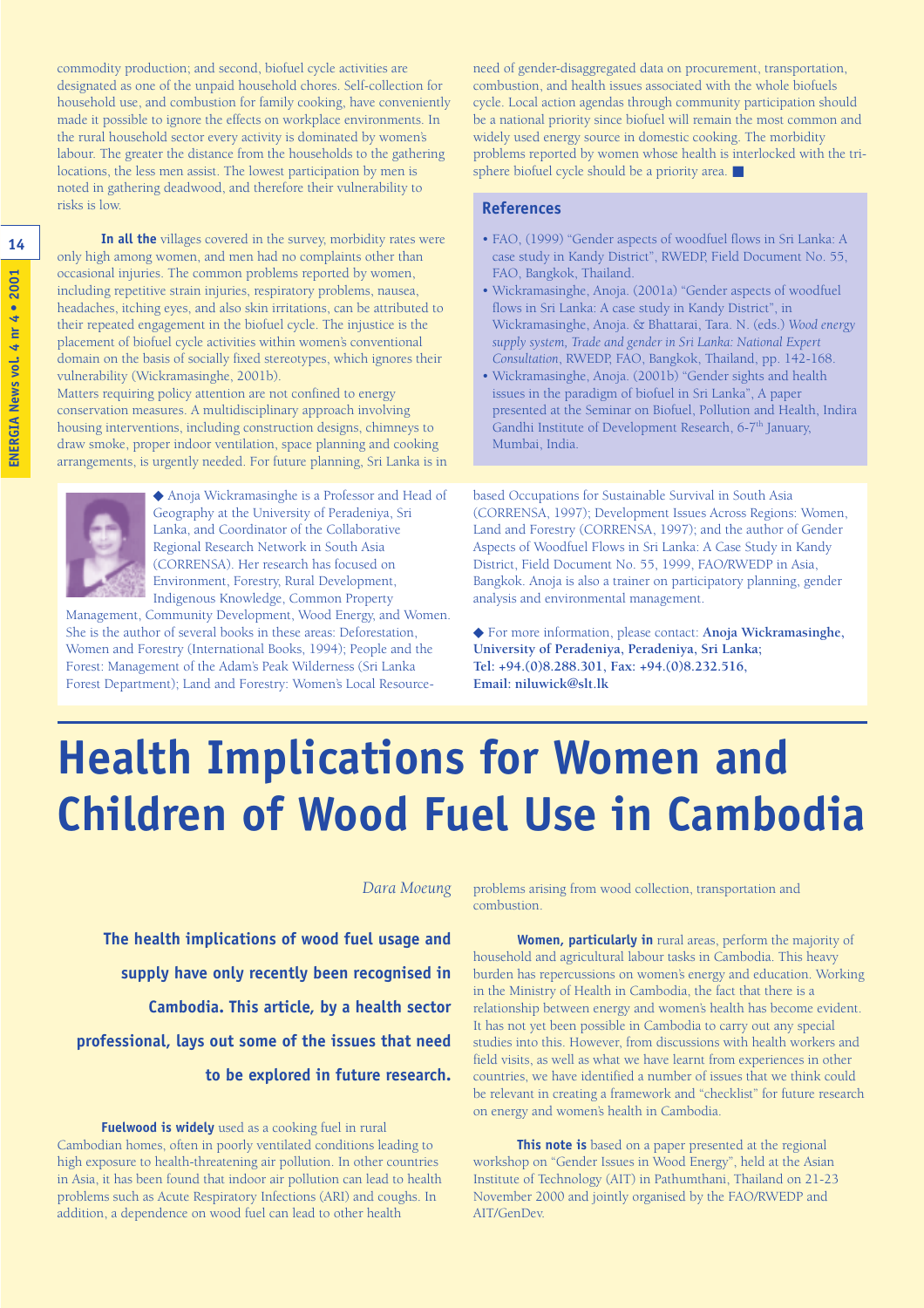**15**

#### **What are the Health Implications of Wood Fuel Use for Women and Children in Cambodia?**

#### **A - Wood Fuel Collection**

- Less time available for infant and child care, especially breastfeeding. Collecting fuelwood for cooking consumes increasingly more time in areas of scarcity. With the increasing population, and the resultant increase in demand for fuelwood, women have to walk further and further to meet their fuelwood needs, leaving less time for rest and other household activities such as giving the necessary love and attention to the children. Infants are deprived of vital breast milk if the mother spends too much time away from home. • Trauma
- Cuts, which can lead to tetanus, and bruises
- Allergic reactions
- Fungal infections
- Malaria: Malaria is the major cause of illness and death in Cambodia. Malaria takes a heavy toll on females and children venturing into the forest to collect wood for cooking.
- Bites from venomous snakes, spiders and insects.
- Land mine injuries: Land mines are a serious problem in Cambodia, causing it to have the highest proportion of amputees in the world. Innocent women and children engaged in collecting fuelwood are among the victims of this scourge.

#### **B - Fuelwood Transportation**

- Backache
- Severe fatigue: As women are the primary deliverers of health care and nutrition to their families, it is essential that they have adequate time to discharge these duties, while remaining in good health themselves. A fatigued or over worked, malnourished, mother cannot produce or care for healthy children.

#### **C - Wood Fuel Combustion**

#### **1. Effects of smoke**

- Acute respiratory infections (ARI). ARI in children, one of the chief causes of infant and childhood mortality, has been associated with exposure to household smoke.
- Coughs





- Bronchitis
- Still births
- Eye problems
- Cataracts: A number of factors have been found to accelerate cataract growth. These include exposure to sunlight; deficiency in Vitamin A, C, and E; smoky cooking fuels such as wood, charcoal and dung.

#### **2. Effect of toxic gases**

• Acute poisoning

#### **3. Effects of heat**

• Burns: The danger of sustaining burns is another hazard of fuelwood combustion. While fuelwood is most commonly used for cooking, it is sometimes used to provide warmth. In rural Cambodia, it is a common practice to light a fire under the bed of a mother after childbirth, to provide heat to improve the blood circulation. This practice is continued for at least one week after childbirth, during which period the mother is not allowed to complain, even if the fire is too hot. It is up to her relatives to attend to her needs and tend the fire. This often leads to burns.

**Fuel scarcity has** adverse effects on the health of both mothers and children. It impacts on food availability, as household management strategies may include a reduction in frequency of cooking, leading to a loss in the nutrition gained from fast cooking foods, eating cold leftover food, or warming up previously cooked food. These strategies increase the risk of food borne diseases, impair the absorption of proteins, reduce the intake of vitamins and energy, and decrease the amount of food consumed. The health and social costs of fuel insufficiency are therefore high, and again these impact greatest on women and children.

#### **Recommendations**

**Although there are** a number of potential negative effects, most concern and research has been directed towards those related to exposure to smoke. More research is needed into all aspects of the problem; for example, in Cambodia, the reproductive health of

expectant mothers and the future wellbeing of their babies are important areas for research. The introduction of low-cost fuel-efficient stoves to rural homes has, in other countries, helped to ease the burden on poor women to some extent. These stoves emit less smoke in the kitchen and produce more heat, thereby facilitating quicker cooking and consuming less fuelwood, leading to time-saving both by reducing the cooking time as well as the frequency of journeys to collect fuelwood. Further research in Cambodia should adopt a multidisciplinary approach, coordinating inputs from doctors, social scientists, and technical experts on improved stoves and appropriate housing design. ■

◆ Dara Moeung is working at the Ministry of Health in Cambodia.

◆ For more information on this article, please contact: **Dara Moeung, Ministry of Health, No. 151-153 Kampuchea Krom Street, Phnom Penh, Cambodia; Tel: +855.(0)23.880406, Fax: +855.(0)23.426841**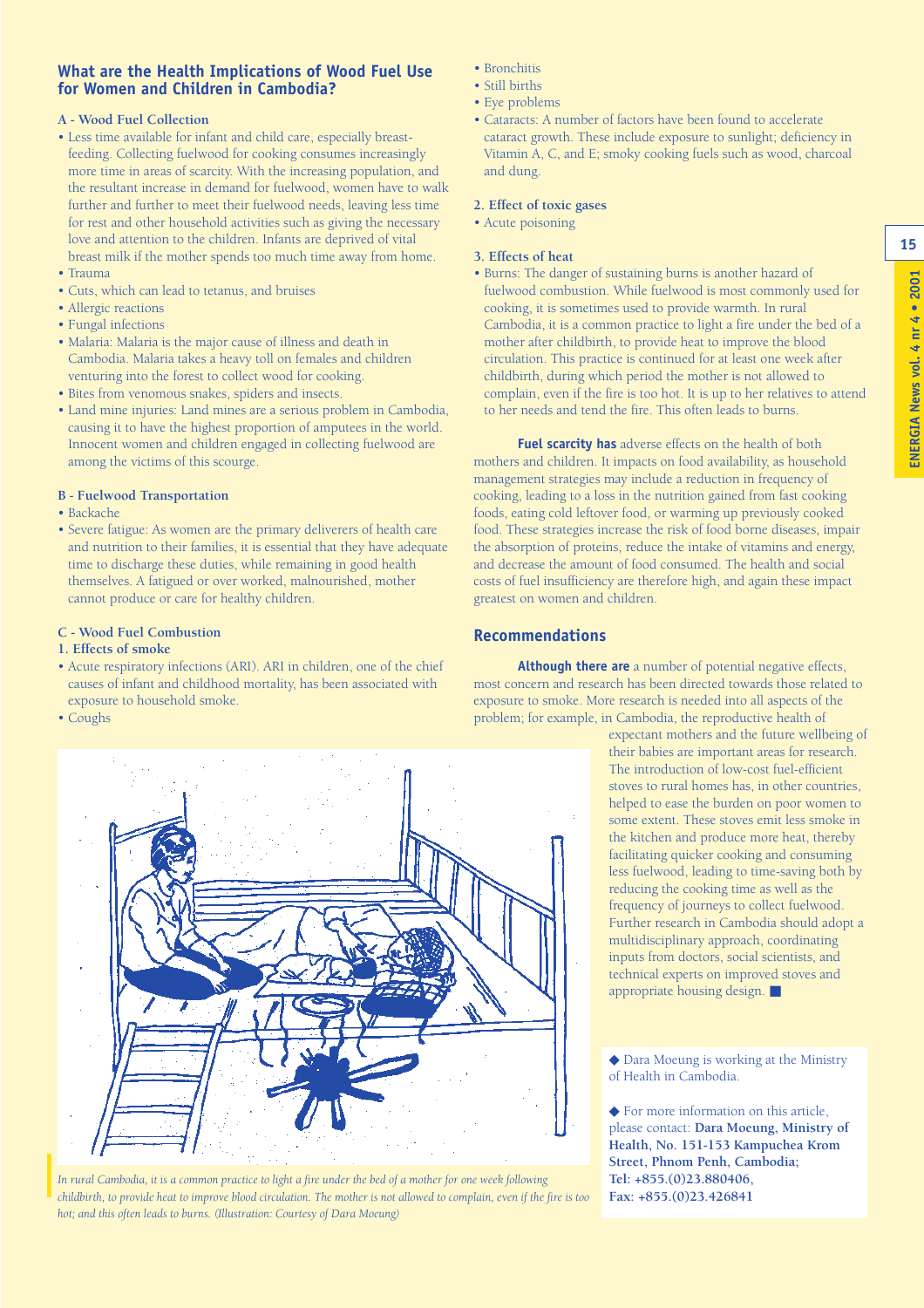

*Rosario Torres*

### **Solar Disinfection of Water in Latin America Benefits Women and their Families** *Xiomara del*



*Ana Choque Salas*

**Solar water disinfection (SODIS) in Latin America is a possibility for thousands of people who, due to their precarious conditions, have no other option for obtaining clean drinking water.**

**It especially benefits** women and children since they traditionally have the responsibility within the family for water collection and its treatment, including collecting fuelwood for boiling drinking water to make it safe. For many years, home methods of disinfection such as chlorination and boiling have been proposed, but both of these methods have their limitations. For example, the use of chlorine is limited by problems of supply and by the frequent rejection of treated water due to its disagreeable taste. The opportunities to boil water are limited given the high cost of fuels and/or the scarcity of fuelwood for a significant segment of the rural and peri-urban population, who continue to drink water without any kind of treatment.

#### **Solar water disinfection (SODIS)**

SODIS is a simple technology that utilises the energy of the sun to inactivate and destroy pathogenic microorganisms present in water. Basically it amounts to filling transparent bottles with water and exposing them to the sun for a minimum of six hours. Disinfection takes place through the combined action of ultraviolet (UV) radiation and the increased temperatures generated by the sun. Research has demonstrated that SODIS results in reductions of up to 99.9% in faecal coliforms, a good indicator of the faecal contamination of water. The same has been shown for *Vibrio Cholerae* bacteria. Studies are presently being done to determine the effectiveness of SODIS for parasites such as *Giardia Lamblia*.



*This graph shows a sample being treated using SODIS, leading to the gradual removal of faecal coliforms.*

**Solar radiation arriving** at ground level is composed of different types of light: ultraviolet, visible, and infrared. Of these three, UV is the most important for SODIS. The intensity of solar radiation varies as a function of latitude, location and hour of the day. The most favourable geographic area for SODIS, as for other solar technologies, is found between 15 and 35 degrees latitude North and South. These regions are generally semi-arid, with few clouds and little rainfall, thus receiving a high level of solar radiation. The semiarid climate of the Andean zones of Bolivia (Altiplano and Valle), where the dissemination of SODIS on a large scale began this year, thus provides very favourable conditions for solar technologies. Furthermore, the ultraviolet radiation that makes SODIS effective increases significantly with altitude.

**Since 1991, extensive** laboratory tests carried out by the Swiss Federal Institute for Environmental Science and Technology (EAWAG), and its Department of Water and Sanitation in Developing Countries (SANDEC), have demonstrated the efficiency of SODIS in inactivating bacteria and viruses present in water. Following these laboratory trials, a series of field investigations have continued to validate the technology, as well as the implementation of demonstration projects, in a few developing countries including Bolivia. Following positive experiences in Bolivia between 1997 and 2000, especially with the acceptance of the technology by users, and considering the precarious drinking water supply situation in many marginal rural and peri-urban areas of Latin America, the SODIS Foundation was established, with the support of EAWAG/SANDEC, and the financial support of the Avina Foundation in Switzerland.

#### **The SODIS Foundation**

The SODIS Foundation, through its dissemination projects, has as its principal objective the desire to contribute to improving the living conditions of people who do not have access to clean drinking water, through the promotion and sustainable dissemination of SODIS. The initiative started in Bolivia at the beginning of 2001, and fourteen demonstration projects will be started in 2002 in Ecuador, Peru, Guatemala, Nicaragua and Honduras.

**The SODIS Foundation** does not implement projects directly, but rather through various partner organisations, who already have a field presence with extension workers, and can integrate SODIS into their existing programmes. To date, fifteen partner organisations working in the areas of health, education and sanitation are cooperating in the dissemination of SODIS in Bolivia. From a field evaluation presently underway, it can be estimated that there are about 8,000 family members using SODIS in Bolivia at present.

**The investment costs** for families wishing to use this technology are truly minimal, only the bottles have to be acquired. A considerable quantity of suitable bottles have been obtained through recycling campaigns organised directly by the Foundation or through coordination with the implementing partner organisations, followed by their distribution to sites where bottles are not easy to obtain.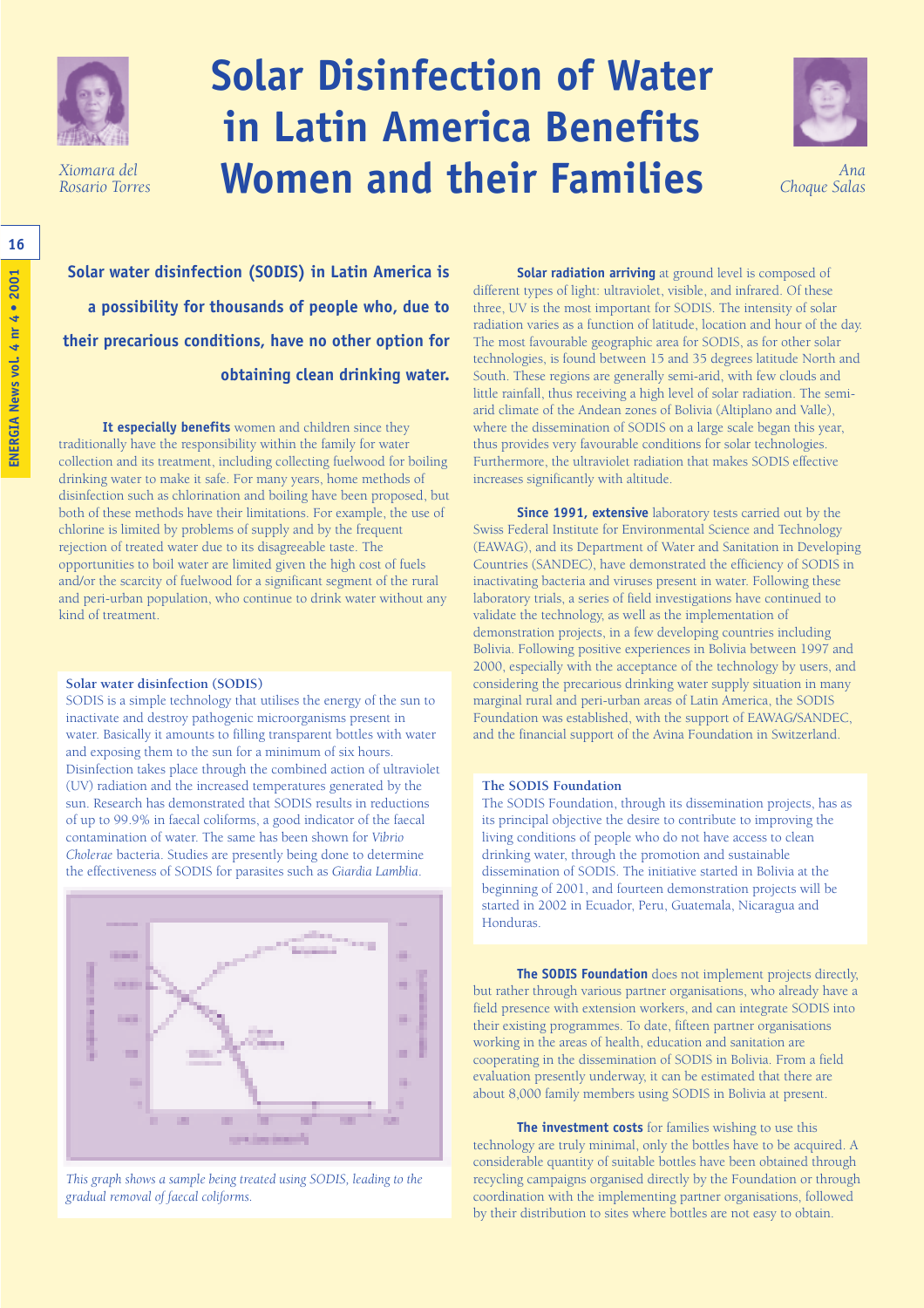#### **Gender Perspective in Communities where SODIS is being Implemented**

**The planning of** family activities in rural areas of Bolivia is normally related to the time of the year, including the planting and harvesting seasons, which are considered the busiest periods requiring the most family labour. Men have the major decision-making power in households, with women's rights and participation, for cultural reasons, relegated to the background. However, in spite of this, there are areas where women have roles as protagonists, areas related to family education and health, where women are able to take advantage and form focus groups to express their interests. These spaces form one of the strategic points where the dissemination of SODIS has gained most success.

**In order to** understand a little better the situation outlined here, we can look at the division of labour between men and women in the use and management of water as shown in the table below. From this description of the roles of men and women in water provision, we can conclude that knowledge, as well as the management, of water is the responsibility of women.

*Table: Approximate division of labour between women and men in water provision in Bolivia (rural areas)*

| <b>Activities</b>                          | Women | Men         |
|--------------------------------------------|-------|-------------|
| Wash clothes                               | More. | Less        |
| Knowledge of water sources                 | More. | <b>Less</b> |
| Transport of water from the sources        | More  | Less        |
| Care and management of the receptacles     | Equal | Equal       |
| Hygiene of the household environment       | More. | Less        |
| Personal hygiene                           | Equal | Equal       |
| Boiling water                              | More. | <b>Less</b> |
| Transport of fuelwood                      | Equal | Equal       |
| Teaching children about water disinfection | More  | Less        |
|                                            |       |             |

*Source: Metodología práctica para la incorporación de género en proyectos de desarrollo rural, M.R. Bejarano and R. Soriano, La Paz 1997.*

#### **Direct Beneficiaries of SODIS are Families, and Especially Women**

**SODIS constitutes a** benefit for families, and especially for women directly since they are principally responsible for water disinfection at the level of the household. In recent work with focus groups in the rural area of Mizque, where we are working with UNICEF-Bolivia on dissemination of the technology, it was very gratifying to hear the women expressing themselves:

◆ Xiomara del Rosario Torres is Honduran, a civil and sanitary engineer, and has worked for more than ten years in the planning and implementation of low-cost alternatives in water and sanitation in rural communities and peri-urban areas. She has worked especially on community participation of women and men, in infrastructure development, as well as on organisational work and sanitary education.

◆ Ana Choque Salas, a Bolivian originally from the mining camps, is a social communicator who has worked for a number of years in areas that contribute to reflections on social consciousness and change that is oriented to the more human development of rural and marginal urban populations, both at the level of women's organisations and of community organisations in general. She has focused especially on literacy and popular education, researching, among other things, the knowledge and degree of participation of



*This girl in Bolivia is filling bottles with water, which will be disinfected using solar energy. This technique especially benefits women and children since they are responsible for water collection and treatment. (Photo: Courtesy of Fundación SODIS)*

"SODIS is good for our health, because the water that we are drinking doesn't have bugs that can cause diarrhoea.' "Now I don't have to carry wood from so far away." "Since I know about SODIS, I take better care of my children's health."

Further, confirming a reality that needs no comment:

"It is better to teach SODIS to we mothers and not to the men!"

**CENPOSEP** (the Popular Center for Health, Education and Production), located in Potosi, is one of the partner institutions in Bolivia and is very conscious of this situation. CENPOSEP, together with members of its internal committees (who are leaders of grassroots organisations), plans and executes preventative health campaigns, through discussions, training workshops and home visits to families in the area. These have the principal objective of contributing to the improvement in the quality of life of families, especially to reducing the high infant mortality rates in peri-urban areas of Potosi. "Responsables Populares de Salud" (RPS), are promoting this work in the barrio (neighbourhood) of San Pedro in Potosi, including the dissemination of SODIS through various groups of women leaders. One such group is the Grupo de Madres Solidarias. The RPS meets every two weeks with these mothers for discussions on health interests, organisation and leadership, as well as to train them in handcrafts such as painting, embroidery, and even to teach them how to become bakers. The RPS are all women volunteers, each responsible for 10 families, and are part of a CENPOSEP-supported cooperative that sells bread and chilli. The work of the RPS is guided by CENPOSEP technical staff (three nurses and a woman doctor).  $\blacktriangleright$ 

women in natural resource activities, as well as leadership promotion. She has also produced educational materials and developed working methodologies with a view to the participation of both men and women.

◆ For more information on the article and the dissemination of SODIS in Latin America, please contact: **Xiomara del Rosario Torres, Director Fundación SODIS**, or **Bruno Gremion, Deputy Director, Cochabamba, Bolivia; Tel: 591.(0)4.4542259/4542348, Fax: +591.(0)4.4542259, Email: sodis@mail2.supernet.com.bo, or sodisla@fcyt.umss.edu.bo**

◆ For more information on the SODIS technology, please visit the webpage: **http://www.sodis.ch**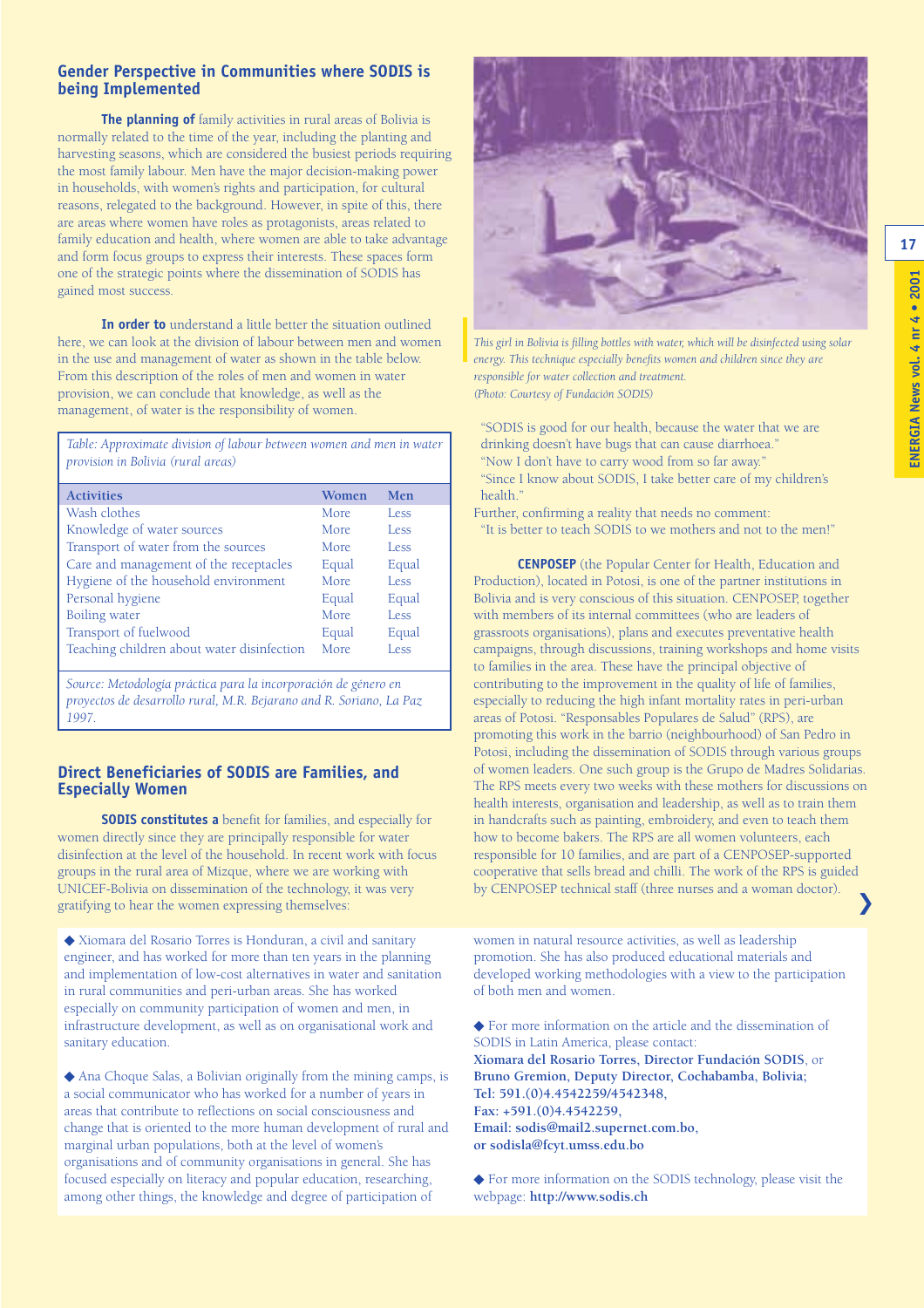#### **A typical beneficiary**

 $\blacktriangleright$ 

Doña Nicanora de Burgos and her family live in a peri-urban zone of the city of Potosi in Bolivia. She is a real example of the women directly benefiting from SODIS technology and by the work of CENPOSEP. Each day Doña Nicanora takes advantage of the large benefits that SODIS offers, preparing cold drinks and jellies with SODIS water, which she sells to augment her family income. Doña Nicanora is happy, she no longer has to spend money on boiling water for her cold drinks and jellies; and so are the consumers of her products, since they know that the jellies they consume are prepared with safe water.

**Experience with the** dissemination of the solar water disinfection technology on a large scale is relatively new; nonetheless we think that, at the practical level of the beneficiary, the benefits are clear to the women because it contributes to improved health, reduces their workload, and can improve the distribution of the economic income of the family. At the strategic level it places a great emphasis

on strengthening the participation of women in community organisations through actions that foster leadership and strengthen self-esteem and the capacity to transmit the message of SODIS within the communities.

**The entire process** for diffusing SODIS places an emphasis on spaces for reflection, for example through focus groups and educational fairs, through which we seek to achieve a working methodology that allows equitable participation by men and women. In this way we hope to avoid the roles of either becoming invisible in the challenge that we, as a foundation, have laid out: to improve the quality of life of those people most in need of safe drinking water, especially women and children. Finally, we would like to emphasise that, for the Foundation, the dissemination of SODIS technology is a learning process, through which we hope to find, in the company of our partners and especially the beneficiaries, the best means of ensuring that day by day, more people use SODIS in a sustainable way. ■



### **Rural Electrification Benefits Women's Health, Income and**  Sawsen Chaieb **Status in Tunisia** *Ahmed Ounalli*



**Rural electrification in Tunisia is rooted in a strong national commitment to a broad programme of rural development, gender equity and a reduction in social inequities.** 

**The increase in** the rate of rural electrification, from 6% in 1976 to 88% in 2000, has been paralleled by a reduction in the incidence of poverty, from 40% at independence to 7% today; the achievement of almost full enrolment of children in primary school; the increase in life expectancy from 50 to 70 years; and an improvement in the status of women, with women now comprising a third of the labour force. The rural population in this period has stabilised, with the rate of urban growth decreasing from 4.3% in 1975 to 1.2% in 1999, despite a doubling in the total population. At present, 35% of Tunisians live in rural areas. The rate of population growth has also fallen, from 2.3% in 1975 to 1.2% in 1999. Improvements in health services programmes (including family planning) and basic education programmes were two of the three pillars of the national rural development drive that contributed to these achievements. The third pillar was rural electrification.

#### **Gender in Tunisia**

**Tunisia's constitution on** independence in March 1956 decreed: "All citizens have the same rights and the same duties. They are equal before the law." On August 13 - now celebrated as National Women's Day - Tunisia's first president, Habib Bourguiba, translated his keen personal interest in promoting women's rights into practice with the promulgation of a Personal Status Code that, among other provisions, abolished polygamy, instituted judicial divorce, and set a minimum age of 17 for girls to marry. The Tunisian government has invested heavily in education and health care to ensure that women are able to take advantage of their new legal rights. This equal rights

policy has been remarkably consistent over the last 45 years. Further measures have been introduced to strengthen women's social and political rights, and to ensure equality in the labour market. At present, female students outnumber males in Tunisia's universities, there are 5,000 women heading private companies, and 12% of senior business executives, 35% of doctors, 50% of academics and 63% of pharmacists are women.

**The Center for** Research, Studies, Documentation and Information on Women (Credif) was established in 1990 to promote equal opportunities for women. In 1991, school textbooks were revised to incorporate gender sensitivity. Regular training courses help women in public and private sector institutions to build skills and confidence to help advance their careers. In 1994, Credif established "The Observatory on the Status of Women in Tunisia", which encourages research on the status of women in Tunisian society and collects and disseminates data that can be used in formulating policy.

#### **Situation of Rural Women in Tunisia and Major Health Issues**

**Developments in the** conditions affecting rural women are closely linked with the evolution of health and educational issues in rural areas. Improvements are clear from demographic trends since independence. In the 1950s, Tunisian women had on average six pregnancies; while infant mortality was 50%. In the 1960s, infant mortality declined drastically, while fertility boomed, resulting in a high natural population growth. By the early nineties, however, the rural fertility rate had dropped to 3.7% (compared to 2.6% in urban areas). Tunisia is now rapidly approaching a norm of two children per family.

**Among the main** factors that have contributed to this are: • Rapid development of the basic health infrastructure required for the implementation of eradication programmes against endemic diseases: from 1966 to 1994, the number of basic health centres increased almost fourfold from 463 to 1730.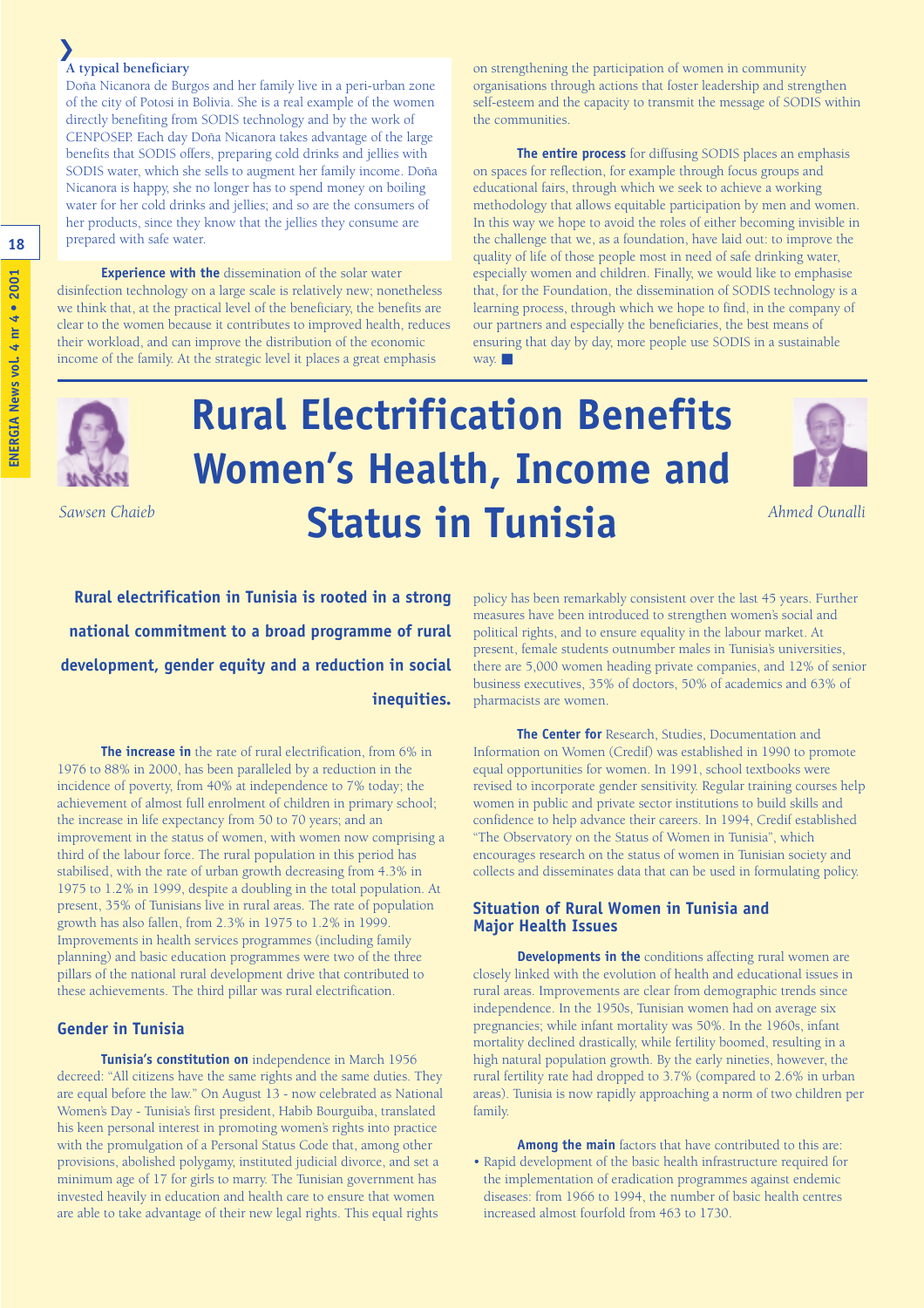- Development of health personnel and a reduction in regional disparities between urban and rural in term of doctors per capita from a ratio of 1 to 10 in 1972 to 1 to 5 in 1987.
- Development of primary health care through reinforcing the role of basic health centres to include: preventive care, targeting risk groups (those with diabetes, high blood pressure), and the integration of family planning actions within these centres.
- Improvement of children's nutrition.
- Increased number and improved medical consultations before and after birth, and follow-up during pregnancy.

These factors were all supported by rural electrification, as will be shown below.

#### **An Informal Rapid Assessment of User Perceptions**

**In May 2001**, an informal socioeconomic rapid appraisal was carried out in connection with a study for ESMAP<sup>1</sup> on the main factors behind the success of rural electrification in Tunisia. This study, on user perceptions of benefits, illuminated a number of positive linkages – according to users - between rural electrification and education, health, and the quality of life. Women and girls in particular appear to have benefited from improved access to education, health services (especially in terms of reproductive health), information from TV, and economic opportunities. The assessment was carried out in four villages in three regions of Tunisia: Bizerte in the North, Siliana in the Centre-West, and Nabeul in the Northeast. The areas chosen had had electricity for between two and five years. The survey team conducted interviews with 54 households, as well as with key informants in health, family planning and rural development services, and agricultural and agro-processing users. Family planning assistants, who have a long experience of direct relationships with rural families, interviewed an additional 50 households. The appraisal explored not only perceived benefits of rural electrification, but also problems in service, for example power cuts.

#### **User Perceptions of the Benefits of Rural Electrification: Education, Health, Status, and Income**

**The household users** had quickly taken advantage of grid connection. Each had on average two lights per room. Refrigerator, TV, and radio ownership rates varied between 1 for every 2 households and 1 per household, and some households owned satellite dishes (nationally, 72% of Tunisian households owned refrigerators as of 1994, and 92% had televisions, of which 70% were colour). The beneficiaries were well aware of the benefits that rural electrification could bring.



*It was found that users see a number of positive linkages between rural electrification and education, health, and the quality of life. This woman in Tunisia, for example, is enjoying the benefits of a refrigerator and a radio. (Photo: Courtesy of Ahmed Ounalli)*

*Education* is usually the number one priority for families in all walks of life in Tunisia, so it is not surprising that the first benefit of rural electrification cited by households with school-age children is improving homework and school performance, while at the same time avoiding eye problems from using candles and kerosene lamps. Schools assert that the rate of enrolment by girls has caught up with that of boys, after the electrification not only of households, but also of schools and public streets. Public lighting has reduced the risks of travelling to school - an important concern for families with girls. The construction of tarred roads, in a coordinated rural development effort, has also contributed to reducing the rate of absenteeism. Within schools, electric lighting has improved conditions, especially during the dark hours of winter, when previously each student had to bring their own candle. All this is believed to have contributed to the increased rate of graduation (60-70%) in these rural areas.

*Basic health and family planning* has been the second most important social priority of the Tunisian State, after education, and this is also reflected in the benefits perceived from rural electrification. Rural electrification was provided at the same time as clean water and well-equipped and staffed health clinics. For example, a nurse is always available even in these remote clinics, a general practitioner visits once a week, and a specialist health team regularly visits. Health clinics have lights, a refrigerator, negatoscope, steriliser, fans, oil heaters, radio, TV, and sometimes a video. The majority of drinking water points are equipped with pumping devices, with mains electricity much in demand to replace diesel.

Beneficiaries and health staff attributed at least part of the reduction in the birth rate in their areas to rural electrification, which increased the effectiveness of family planning and other health programmes. Clinics report being able to expand the range of their equipment and services: for example, televisions and videos are used to present programmes on public health and disease prevention in some waiting rooms; instruments can be sterilised; and vaccines for babies and anti-tetanus shots for pregnant women are more widely available. According to a nurse attached to one clinic, the availability of refrigeration for vaccines and medicines has contributed to a noticeable reduction in childhood diseases, diarrhoea and poisoning.

*Women's reproductive health* in particular is seen as having benefited from electrification: women with electricity organise their daily tasks so that they have time to watch TV, which passes on many health messages, for example on reproductive health and contraceptive methods; vaccinations; the prevention of sexually transmitted diseases; and health checks for breast cancer, colon cancer, etc. The family planning units in the villages now use audio-visual aids, making awareness-raising campaigns more effective. Better information for girls from family planning services, but above all from TV, is credited with the rapid decrease in teenage pregnancies. Even tube tying and implants (sterilisation), which require hospitalisation, have been facilitated by household electricity: with refrigeration, women are less reluctant to absent themselves from their household tasks, since they can prepare and store meals for their families in advance.

Women and health staff also perceive other changes in *women's quality of life* due to rural electrification. Both husbands and wives are reported to spend more time at home. Installation of TV (and sometimes satellite dishes) in their homes means that women have become much more aware of political events and know much more about what is going on in the world than their husbands, thus giving them the confidence to speak up and defend themselves and take on more leadership roles. Rural women and children - especially girls are becoming more demanding about personal hygiene and more fashion conscious, following the latest TV advertisements and fashions!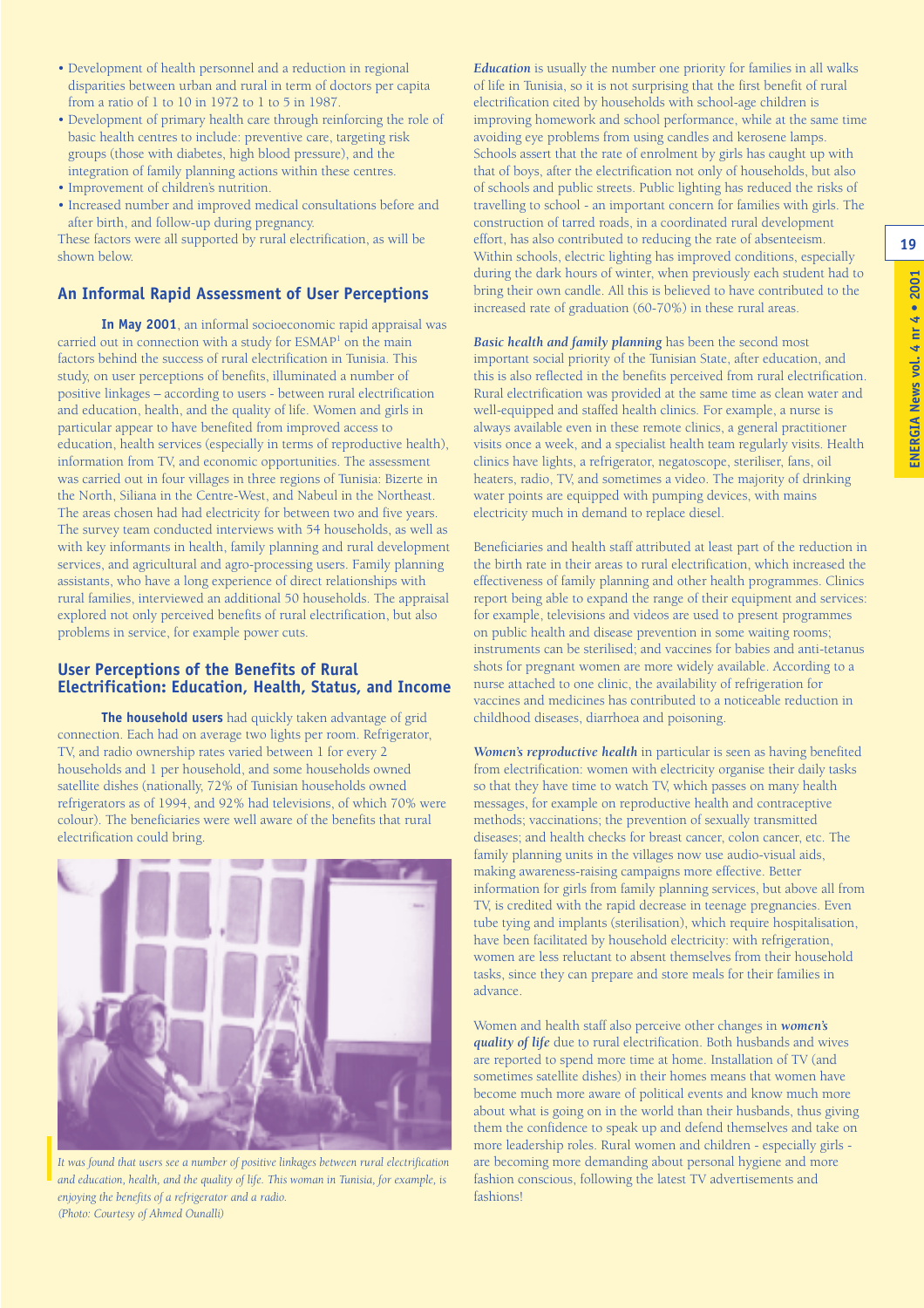*Increased economic opportunities* for women in the home and the village are perceived as one outcome of electrification. Electric lighting makes evening activities possible, and many girls say they prefer to stay in the village and earn a living using a sewing machine, weaving or knitting, rather than going to the city to work as maids. Sewing workshops and hairdressers (presumably a result of the increased fashion consciousness!) figure prominently among the new economic activities linked to electrification. Equipment is often donated to households through various State development programmes. Refrigeration is also valued for providing the ability to conserve food and medicines, and save money by rationalising shopping.

ENERGIA News vol. 4 nr 4 . 2001 **ENERGIA News vol. 4 nr 4 • 2001**

**20**

◆ Sawsen Chaieb, with a degree in Mathematical Statistics from University of Paris VII, and a Doctorate in Statistics from University of Paris VI, is at present teaching Statistics and Econometrics in a Management Institute (Institut des Hautes Etudes Commerciales de Carthage) at the University of Tunis. She has taught since 1980 in various French and Tunisian Universities and is also a member of the National Statistics Council. She participated actively in the study on the socioeconomic impact of rural electrification on rural households within three rural regions of Tunisia.

◆ Ahmed Ounalli graduated from the Faculty of Economics, University of Tunis and has a postgraduate diploma from the University of Fribourg (Switzerland) in Automation and Operations Research. His experience in the energy field dates back to 1974. At present, he is working as an Energy Economist with the Tunisian

#### **Recommendations for the Future**

**Although the initial** results from this study are instructive in themselves, they highlight the need for more in-depth research investigating the aspirations of rural women, what are the remaining problems that they still face related to energy, and what could be the contribution of the energy sector in general, and electricity activity in particular, to addressing the needs of both women and men, in the health sector and beyond. ■

*<sup>1</sup> Rural Electrification in Tunisia: National Commitment, Efficient Implementation, and Sound Finances, by Elizabeth Cecelski, Ahmed Ounalli, Moncef Aissa, and Joy Dunkerley, draft report to ESMAP, World Bank, Washington, DC, October 2001.*

Electricity and Gas Utility. He also acts as a short-term consultant for the African Development Bank, the World Bank and other United Nations Organisations. He worked for three years with the Economic and Social Commission for Asia and Pacific (ESCAP) as a Regional Advisor within the Regional Energy Development Programme. He participated as a national consultant in the ESMAP study on the analysis of Tunisian rural electrification experience.

◆ For more information, please contact: **Sawsen Chaieb, 21 Avenue des USA, 1002 Tunis, Tunisia; Tel: +216.(0)71.782.824, Email: sawsen1999@yahoo.fr** or **Ahmed Ounalli, 14 Rue Ibn Sina, 2010 Manouba Centre, Tunis, Tunisia; Tel: +216.(0)71.800.960, Fax: +216.(0)71.798.143, Email: ounalli.a@planet.tn**

## **Rural Electrification in South Africa: Implications for the Health and Quality of Life of Women**



*Angela Mathee Thea de Wet*

**South Africa has** a national household electrification programme which has seen the provision of electricity to hundreds of thousands of dwellings each year. In respect of women, especially those living in rural areas, the potential benefits of a safe source of household energy include a reduction in exposure to indoor (and ambient) air pollution, enhanced health, saving of time, and improved safety, leading to an overall improvement in the quality of life. However, while undoubtedly offering wide-ranging benefits, the implementation of the electrification programme in South Africa has several important lessons in relation to women. This article describes the situation of women in South Africa, and reflects on some genderrelated issues associated with rural electrification.

#### **The Situation of Women in South Africa**

**A degree of** inequality in socioeconomic status and quality of life exists between men and women in South Africa, especially when considering rural black women. A higher proportion of women hold unskilled jobs (56% of South African black women have unskilled jobs compared to 25% of their male counterparts), and consequently earn low wages (48% of South African black women and 26% of South African black men earn low wages) (SSA 1998). It is commonly held that "poverty is most likely to be found in a rural household headed by a black woman" (Makan 1994).

**The burden of** household management in rural areas is borne by women. While generally excluded from economic decision-making processes, women are nevertheless held responsible for a wide range of household tasks, including domestic hygiene, washing and ironing



*This photograph shows the use of both an electrical and a coal stove in a South African household. "Backswitching" occurs during colder periods. When stoves are also to provide space heating, coal and wood stoves appear to be more cost-effective than electrical cookers. (Photo: Courtesy of Angela Mathee)*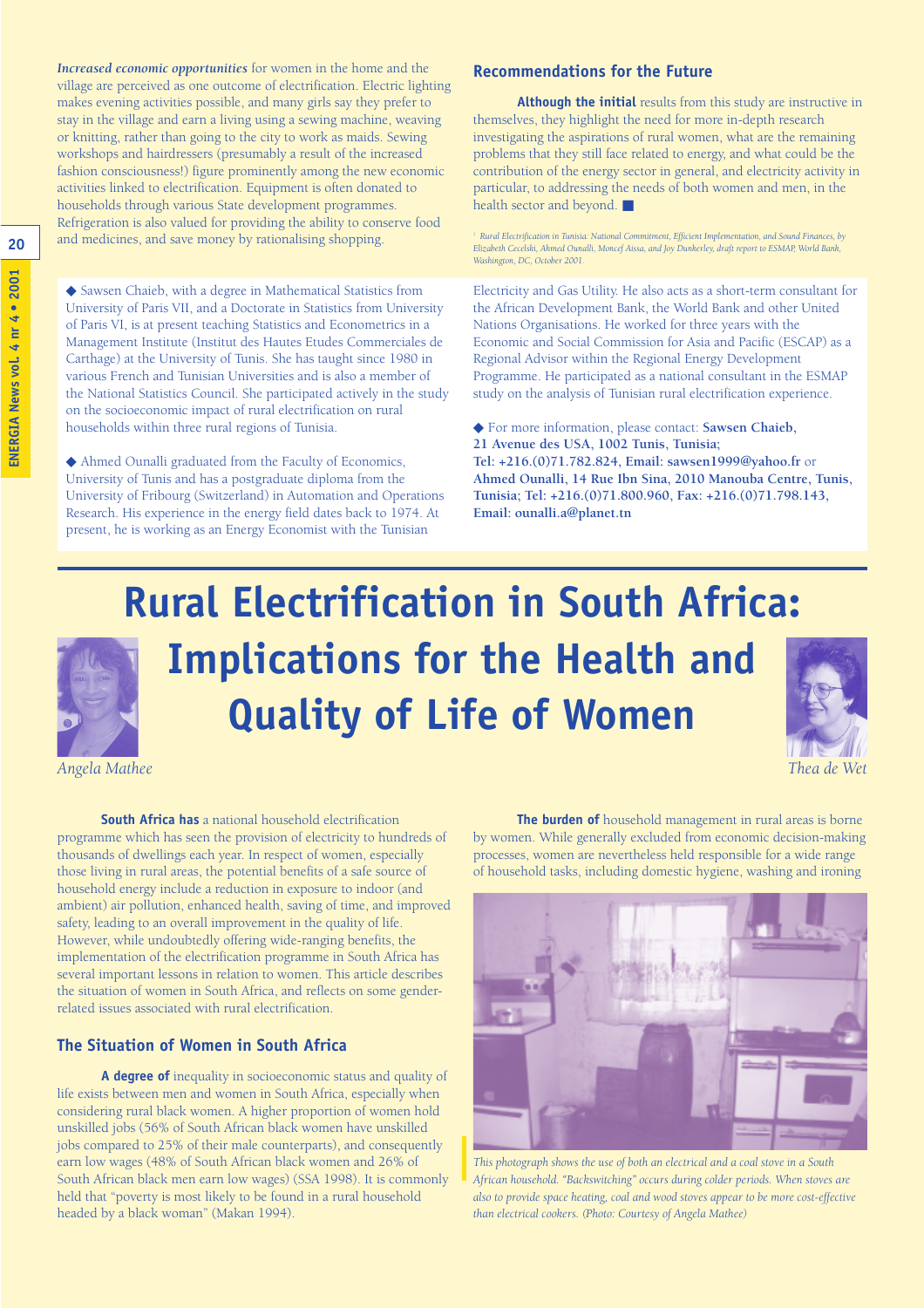**21** 2001 **ENERGIA News vol. 4 nr 4 • 2001**  $\ddot{\bullet}$ ENERGIA News vol. 4 nr

of clothing, the care and education of children, care of the sick and elderly, food provision and preparation, collection of water, as well as the collection of fuel, not only for cooking but also for water and space heating.

#### **Women and Energy Services**

**The provision of** safe and appropriate energy services is seen as a fundamental pillar of the programme of reconstruction and development currently underway in South Africa to address ongoing racially-based inequalities. In 1990, only 30% of South African households had an electricity supply, with a bias towards urban households. However, in remote rural farmland areas, the dwellings of wealthy, usually white, households were frequently electrified, whilst their black counterparts had to make do with more polluting solid or liquid fuels such as wood, coal, paraffin (kerosene), animal dung, and crop wastes. Such variations in the access to electricity were still evident in a 1996 national census. In the Western Cape, a largely urbanised province, 77% of households used electricity for cooking, whereas in the Northern Province, where only 11% of the population lived in urban areas, only 19% of households used electricity for cooking purposes, while wood was used as the main cooking fuel by 64% of households (SSA 1998).

**The task of** wood collection in rural areas usually falls to women, and to young girls or children. Wood collection increasingly involves walking ever-greater distances, as a consequence of desertification, and carrying heavy loads back to the dwelling. Amongst the risks posed in this process are assault and rape in isolated areas and musculo-skeletal injuries. This arduous task can also take up many hours of a woman's day (up to five and a half hours was reported in certain parts of South Africa), leading to time and energy poverty (DME, 1996).

**The use of** solid fuels for cooking purposes provides other hazards and burdens. For example, the use of wood for cooking is often labour intensive and requires more time to be spent in the kitchen than if electricity was being used. From activity timing studies undertaken in South Africa's North West Province it appears that mothers of young children in nonelectrified villages spend more time in the kitchen than their counterparts in electrified villages. Smoke and other pollutants emitted during combustion are often concentrated in the cooking area, leading to elevated levels of exposure for women. In inappropriately designed housing, for example with small windows and limited through ventilation, indoor air quality may be particularly poor, and pollution levels far exceed the air quality guidelines set by the World Health Organisation. Faulty or substandard stoves, or the absence of a chimney, can also contribute to elevated levels of indoor air pollution. Certain behavioural practices, for example keeping windows and doors shut, and staying close to a fire while it is burning, also increase the risk of exposure to indoor air pollution. The North West Province study showed that the peak periods of wood use (and hence the periods of highest indoor air pollution levels) coincided with the presence of women in the kitchen (Mathee et al. 2001). Other risks from the use of wood and open fires include burns, ingestion of paraffin, and the destruction of property through fire.

#### **The Accelerated National Electrification Programme**

**South Africa has** an abundance of coal and other raw materials from which Eskom, the national electricity utility, generates electricity relatively cheaply (van Horen et al. 1993). This has enabled the implementation of an accelerated national electrification programme, under the umbrella of which around 450,000 dwellings are connected to the national grid annually. The programme aims to raise the percentage of electrified homes from 30% in 1990 to 85% by 2010 (DME 1996, MRC 1998).

#### **Electricity Uptake at the Household Level**

**It had been** anticipated that improved access to electricity would result in a range of benefits at the household level, including economic development, reductions in ambient and indoor air pollution, health improvements (for example reductions in acute respiratory infections and burns), and improvements in women's quality of life. However, evaluations of the programme have highlighted a number of concerns, which reflect the complexity and sustainability of large-scale interventions in the absence of initiatives to address numerous associated limiting factors, such as poverty and the role of women at the household level. Rates of transition to, and sustained levels of use of, electricity have been disappointing, and have not followed a simple linear, modernisation model (van Horen et al.1993). "Backswitching" has occurred, with households reverting to using solid and liquid fuels during colder periods, during times of economic hardship, and for reasons such as cultural or social preference; raising questions about the economic sustainability of the electrification programme.



**Amongst the explanations** given for the lower than expected level of electricity use, is the influence of poverty. 25% of South African households fall below the international poverty line. The very poorest households (many of which are headed by women) report that they cannot afford the electrical appliances needed for domestic cooking and space heating. As can be seen from Figure 1, the North West Province study indicated that only 18% of households had purchased an electrical cooking appliance immediately after being connected to an electricity supply. More than three and a half years after the provision of electricity, 44% of households had still not purchased a stove (Mathee et al. 2001).

**Studies have shown** that in electrified homes, energy consumption constitutes, on average, 4% of the household budget, while, in nonelectrified homes, 15% of the household budget is spent on energy (MRC 1998). Other studies indicate that, apart from selfcollected wood at no financial cost, electricity is the most costeffective energy source for cooking. The relatively low cost of electricity, coupled with the access programmes for the rural areas, has resulted in a much higher proportion of households using electricity for cooking in South Africa than in many other African countries. However, when considering simultaneous cooking and space heating, coal and wood burning stoves appear to be more costeffective than electricity in the higher regions of the country (Graham and Dutkiewicz 1998).

**Gender plays a** significant role in fuel-use patterns at the household level. Despite women prioritising the purchase of cooking stoves; in practice lighting, entertainment and refrigeration appliances are more likely to be among the first appliances purchased (Bank et al. 1996, White et al.1996, Mehlwana and Qase 1996). This was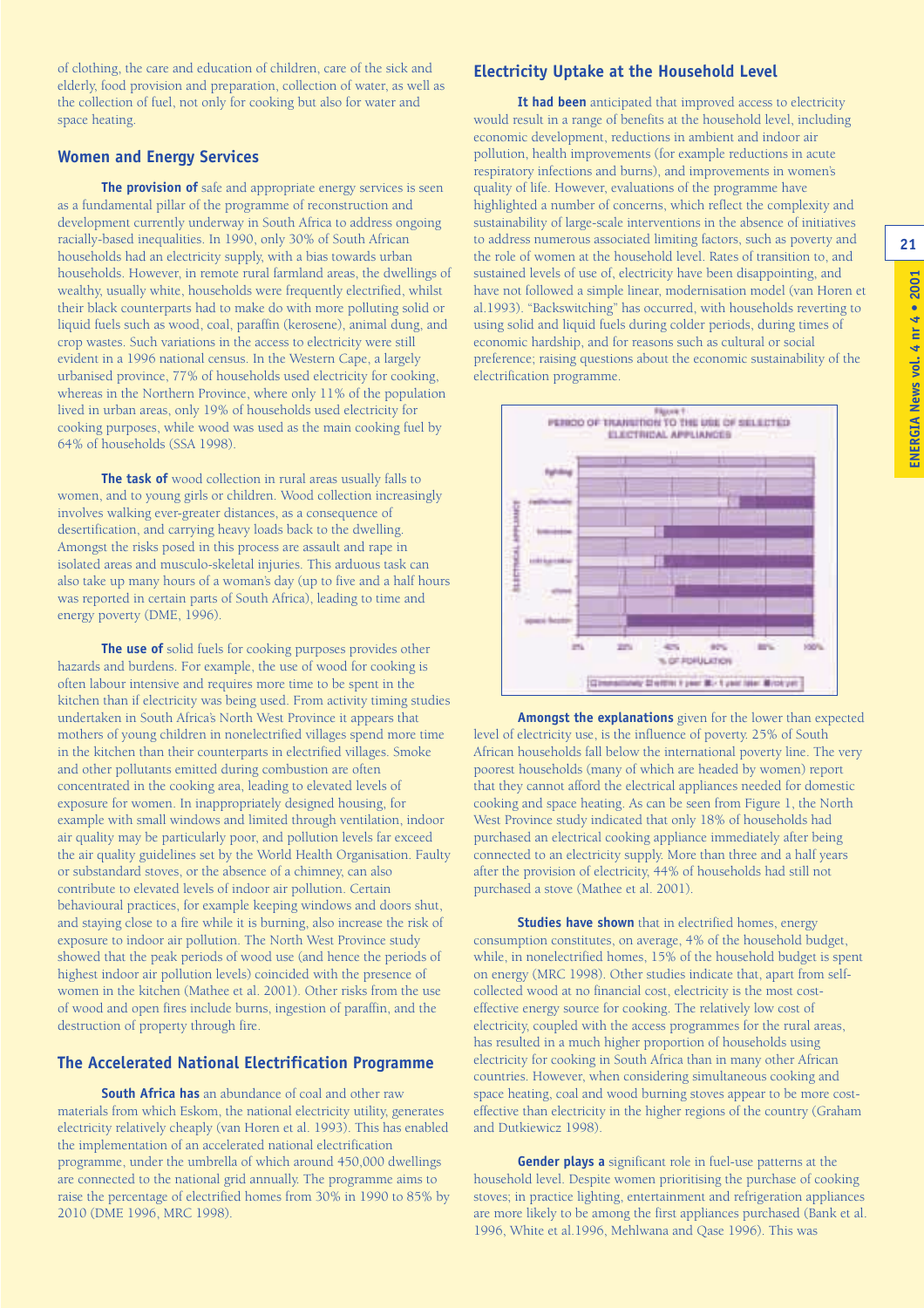**22**

confirmed in the North West Province study; when women respondents in nonelectrified villages were asked about the first electrical appliance they would like, the majority of respondents (63%) said they intended to first buy an electrical cooking appliance. However, these anticipations contrasted strongly with the actual events in a nearby village where electricity had been supplied around three and a half years earlier. As can be seen from Figure 1, cooking apparatus were among the last electrical appliances to be purchased (Mathee et al. 2001). A likely explanation for the discrepancy is the more dominant economic decision-making power, and preferences, of men at the household level.

#### **Conclusion**

**There is little** doubt that the large-scale national electrification interventions in South Africa have provided a foundation for many communities to improve their economic wellbeing, health and quality of life. In respect of rural women, however, much more needs to be done to enhance their capacity to make use of the electricity supplied to their dwellings and, in so doing, to improve indoor environmental conditions, their health and the quality of their lives, as well as those of other household members. Sustainable responses need to consider an integrated, holistic approach to development, with both short to medium term interventions (education and behaviour campaigns), as well as longer programmes to improve the position of women at the household level and in the economy at large. ■

#### **References**

- Bank L., Mlomo B. and Lujabe P. 1996. *Social determinants of energy use in low-income households in metropolitan areas (Eastern Cape)* Department of Minerals and Energy Report number: EO9421 (207)
- Department of Minerals and Energy. 1996. *Energy in South Africa* Revision 1
- Graham J.A.N. and Dutkiewicz R.K. 1998. *Assessing the emissions and cost effectiveness of traditional and transitional household fuel burning appliances in South Africa* Presented at the Eleventh World Clean Air and Environment Congress, 13-18 September, 1998, Durban, South Africa
- Makan A. 1994. *A gendered perspective of the development context for energy planning in South Africa* Paper 3, South African Energy

Policy Research and Training Project, Energy and Development Research Centre, University of Cape Town.

- Mathee A., Rollin H., Bruce N. and Levin J. 2001. *Indoor air pollution, household energy and health (feasibility study)* A preliminary report prepared for the World Health Organisation.
- Medical Research Council. 1998. *Electrification and health the South African experience* ISBN 1-874-826-76-5
- Mehlwana M. and Qase N. May 1996. *Social determinants of energy use in low-income metropolitan households in the Western Cape (phase 1)* Report EO9420, prepared for the Department of Mineral and Energy Affairs
- Statistics South Africa. 1998. *Census in Brief the people of South Africa population census 1996* Report No 1:03-01-11(1996), 1998
- Van Horen C., Eberhard A., Trollip H. and Thorne S. *Energy, environment and urban poverty in South Africa* Energy Policy, 1993,  $21(5): 623 - 639$
- White C.F., Crankshaw O., Mafokoane T. and Meintjes H.N. 1996. *Social determinants of energy use in low-income metropolitan households in metropolitan Areas (PWV)* Department of Minerals Energy Report number: EO9423. (206)

◆ Angela Mathee heads the environmental health research office at the South African Medical Research Council. Formerly, she was Director of the Urban Environmental Management Department at the Johannesburg (Eastern) Metropolitan Council. Her current interests are in household energy and health, and childhood lead exposure in developing countries.

◆ Thea de Wet is an associate professor of anthropology at the Rand Afrikaans University in Johannesburg. She specialized in health and development issues. She was formerly manager of the Birth to Ten longitudinal child health and development study. Currently she is involved in the Young Lives international study of childhood poverty.

◆ For more information on the article, please contact: **Angela Mathee, South African Medical Research Council; Tel: +27.(0).11.717.2403, Fax: +27.(0)11.717.2724, Email: amathee@mrc.ac.za**, or **Thea de Wet, Department of Anthropology and Development Studies, Rand Afrikaans University, P.O. Box 524, Aucklandpark 2006, Johannesburg, South Africa; Tel: +27.(0)11.489.3244, Fax: +27.(0)11.489.3329, Email: ye@lw.rau.ac.za**

### **The Bulletin Board**

#### **PUBLICATIONS ON GENDER, ENERGY & HEALTH**

#### **Women, Woodfuel, and Health in Adamtar Village, Nepal. Published in: Gender, Technology and Development 3(3), 1999, pp 361-377**

*By Suman Subba*

This paper, based on a field study of 100 women in Adamtar Village, Nepal, examines the health effects of woodfuel-use on women as primary users, carrying large amounts of woodfuel to their homes and inhaling the

smoke emitted while cooking. The study found a relationship between exposure to wood smoke and chronic bronchitis in women. The article concludes that forestry development programmes need to take into account access by both women and men to natural resources, and to give decisionmaking power over the means of production to both. As there is no immediate alternative to woodfuel in the area, appropriate technological interventions for woodfuel seem necessary in order to reduce the adverse effects on women's health. The GTD archive can be accessed on the Internet at:

**http://gendevtech.ait.ac.th/gtd/gtd.htm**

#### **Domestic Environment and Health of Women and Children, 1999. Published by TERI-UNEP**

This book assesses the state of knowledge, the current situation, and the status of scientific data that link domestic environmental parameters to the health of women. It aims to identify critical knowledge gaps and needed research. Policy options, guidelines, possible interventions, and regulatory tools, to improve women's and children's health have been provided. Indoor pollution has also been reviewed in this book and gender issues are a strong component of this study. The book provides examples of how social and political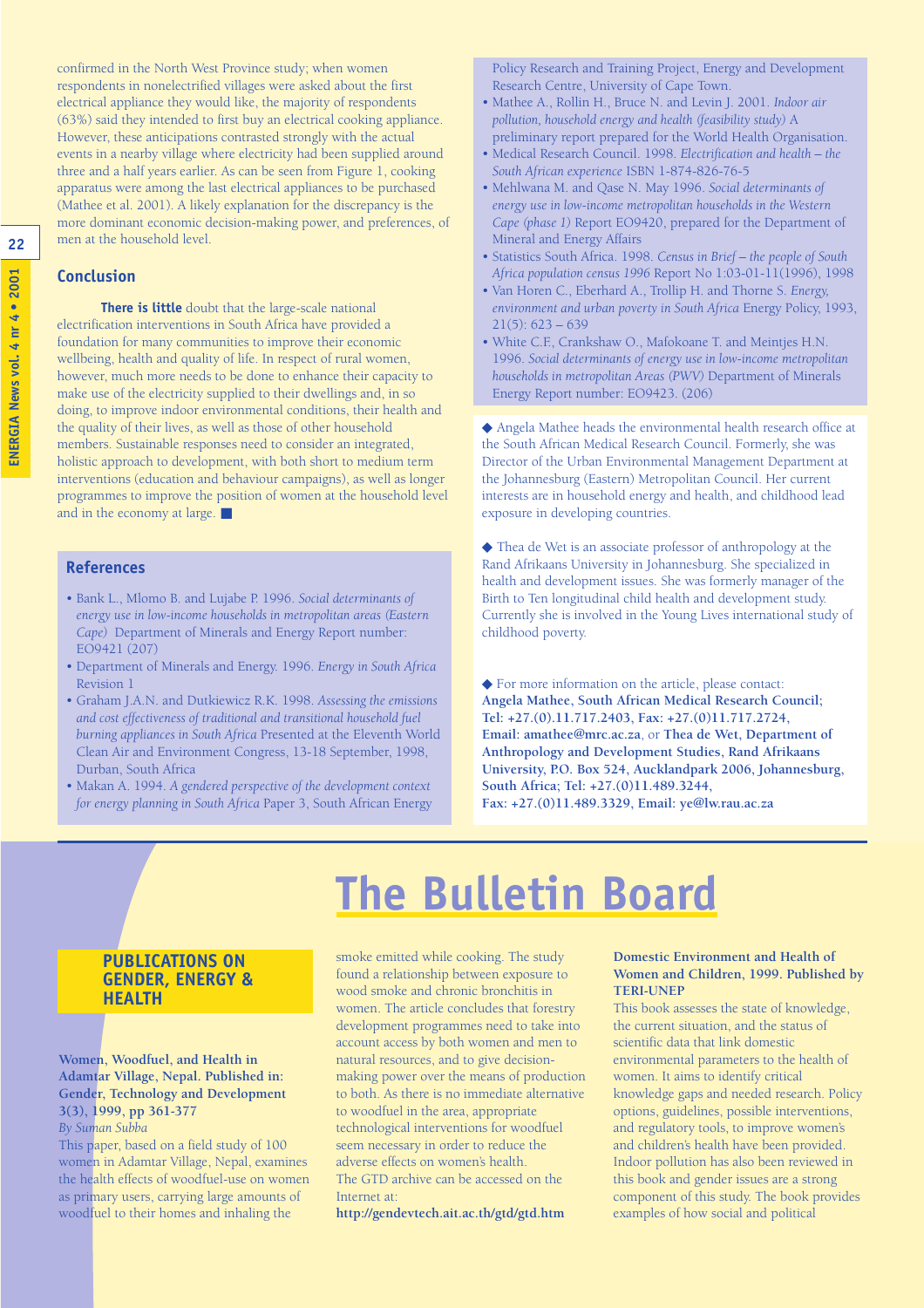## **The Bulletin Board**

backgrounds determine women's activities and patterns at home and at work, and how these consequently affect their health. ◆ For more information, please contact: **Information Dissemination Services, TERI, Darbari Seth Block, Habitat Place, Lodhi Road, New Delhi 110 003, India, Tel: +91.(0)11.468.2100/468.2111, Fax: +91.(0)11.468.2144/468.2145, Email: outreach@teri.res.in**

#### **CONFERENCE INFORMATION**

**Third International Congress on Women, Work and Health, 2-5 June 2002 in Stockholm, Sweden**

The congress is being organised by the Swedish National Institute for Working Life. The focus of the congress will be on combining society and the organisation of work with working conditions and health. *ENERGIA* has been invited to organise a symposium on gender, energy and health. Jyoti Parikh, senior professor at the Indira Gandhi Institute of Development Research and one of *ENERGIA*'s Consultative Group members, will be organising this special session.

*ENERGIA* is inviting you to submit a paper on gender, energy and health to be presented at this special session. The deadline for submitting papers is 31 January 2002. Four papers will be selected and the candidates will be nominated for a scholarship to attend the Congress.

◆ For more information about the special session on gender, energy and health, and for submission of papers please contact: **Anja Panjwani-Koerhuis at the** *ENERGIA* **Secretariat in the Netherlands.** 

**Email: a.koerhuis@etcnl.nl** ◆ For information about the Congress,

please contact: **Carina Bildt, Stockholm Convention Bureau Women Work & Health 2002, P.O. Box 6911, SE-102 39 Stockholm, Sweden; Tel: +46.(0)8.5465.15.00, Fax: +46.(0)8.5465.15.99, Email: carina.bildt@niwl.se,** 

#### **Indoor Air 2002: the 9th International Conference on Indoor Air Quality and Climate, 30 June-5 July 2002 in Monterey, California, USA**

Indoor Air 2002 is the official conference of the International Academy of Indoor Air Sciences, and organised in cooperation with the International Society of Indoor Air Quality and Climate. Indoor Air 2002 will present the latest knowledge from research

on indoor air quality and climate, and provide a forum for related discussions. The scope of the conference includes indoor exposure, sources of the exposures, health and economic outcomes, exposure prevention and mitigation, and associated research and measurement methods. Though gender is not specifically addressed by the conference, topics with a strong gender component include: adverse pregnancy outcomes; cancer and reproductive effects; chronic respiratory or cardiac disease; productivity and economic effects; exposure assessment; and risk assessment/burden of disease. A detailed list of topics is available on the conference website given below.

◆ For more information about the conference, please write to: **Conference Secretariat, Indoor Air 2002, 343 Soquel Avenue, PMB 312, Santa Cruz, California, 95062, USA; Tel: +1.(0)831.426 01 48, Fax: +1.(0)831.426 65 22, Email: secretariat@indoorair2002.org, Website: www.indoorair2002.org** ◆ For sponsorship and exhibition information, please contact: **Hal Levin using the above postal address or phone number**. His email address is: **hlevin@cruzio.com Website: http://www.niwl.se/wwh**

#### **PUBLICATIONS**

**Food and Agriculture Organisation** *Dimitra Guidebook Rural Women and Development: A directory of NGOs, research institutes and information centres in Africa and the Near East, Volume 2, 2001* The information contained in the Dimitra Guidebook is based on its database, which is freely accessible on the FAO Website (http://www.fao.org/dimitra/query/start1.idc). This volume contains profiles of organisations based in Africa and the Near East that have projects or programmes involving or concerning rural women and development. The database does not claim to be exhaustive, but rather aims to present trends encountered in the different countries. The descriptions were drawn from information provided by the organisations concerned. Energy is recognised as one of the intervention sectors.

◆ For more information, please contact: **Eliane Najros, Coordinator FAO Dimitra Project, 21 rue Brederode, B-1000 Brussels, Belgium; Tel: +32.(0)2.549.03.10, Fax: +32.(0)2.549.03.14,** 

#### **Email: dimitra@dimitra.org, Website: http://www.fao.org/sd/dimitra**

#### **Gender Mainstreaming: Learning and Information Packs**

*By the Gender in Development Programme (GIDP), UNDP, 2001*

These six information packs were designed for capacity-building specialists and staff members with substantive responsibility for gender mainstreaming. However, they have broad relevance for many applied policy and organisational change purposes, and are also of interest to the more general inquirer. The inclusion of information, knowledge and process management elements makes them particularly useful for strengthening the ability of teams and networks to work together. The packs available for download cover:

- Gender Mainstreaming
- Gender Analysis
- Thematic Entry Points
- Strategies
- Knowledge Management
- Process Management

◆ The publication can be downloaded from: **http://www.ids.ac.uk/eldis/gidp.htm**

#### **NEWSLETTER**

**Indoor Air Pollution and Household Energy News in the latest DFID "Energy" Newsletter, November 2001, Issue 13** This newsletter of the United Kingdom's Department for International Development (DFID) contains information on developments, activities, and news in the energy sector, especially the DFID Knowledge and Research (KaR) programme. The current issue reports on two indoor air pollution and household energy projects:

- A project entitled Reducing Indoor Smoke Pollution and Improving Household Health, carried out by the Intermediate Technology Development Group (ITDG), in collaboration with the universities of Liverpool (UK) and Nairobi (Kenya); and
- Some work by the Child Welfare Scheme in Nepal showing how "Improved Stoves Lead to Better Health".
- ◆ For more information, or for free subscription to the newsletter, please visit the website at: **http://www.etsu.com/dfid-karenergy/html/newsletters.html** or contact: **Adele Currant, ETSU, Harwell, Didcot, Oxfordshire OX11 0QJ, UK; Fax: +44.(0)1235.436551**. Or send an email to Gill Wilkins at: **gill.wilkins@aeat.co.uk**